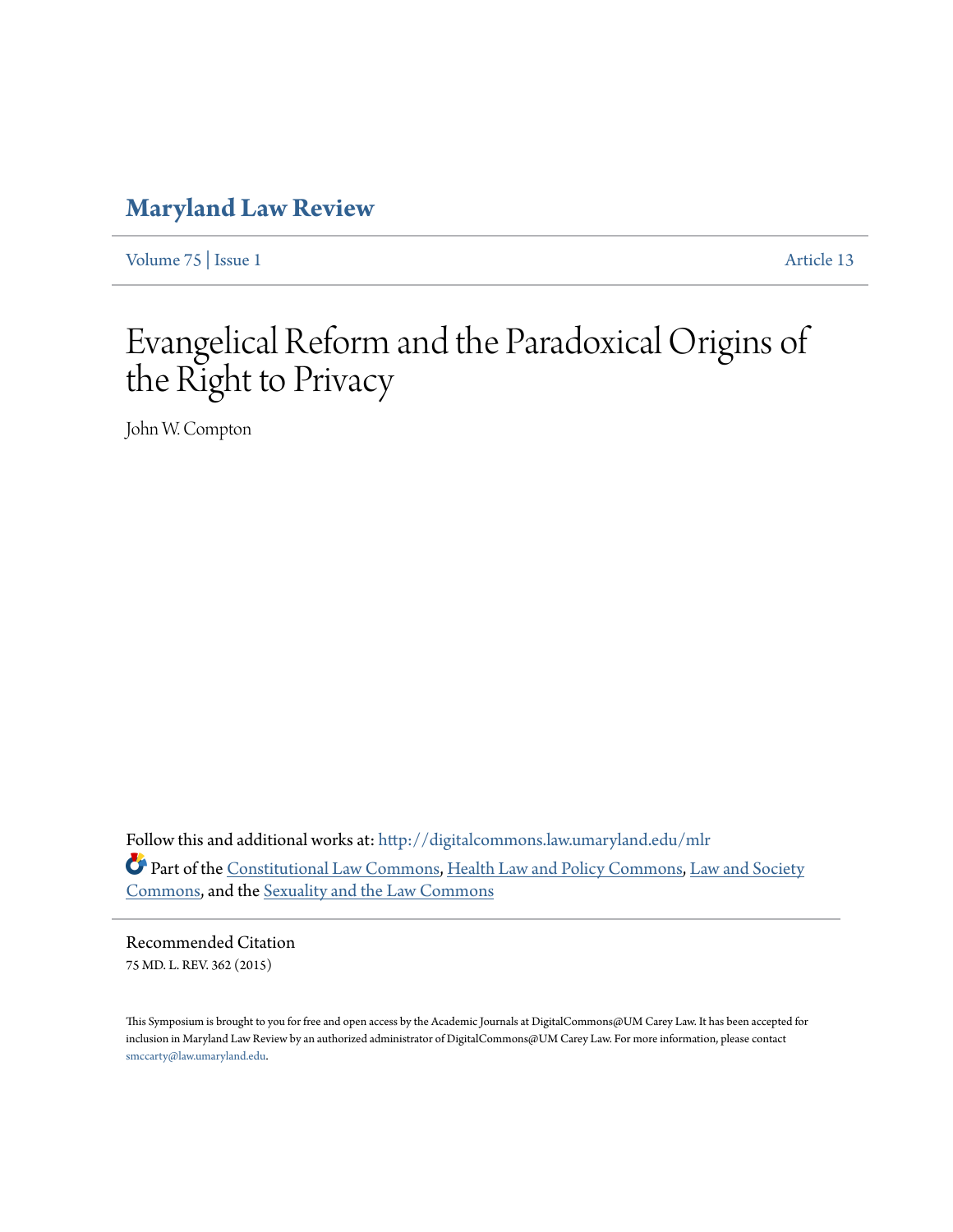# **EVANGELICAL REFORM AND THE PARADOXICAL ORIGINS OF THE RIGHT TO PRIVACY**

## <span id="page-1-7"></span><span id="page-1-5"></span>JOHN W. COMPTON<sup>\*</sup>

The story of how American constitutional law came to recognize a right to privacy in matters pertaining to sex and reproduction has been told many times. The most familiar version of the story follows a "whiggish" trajectory, and describes a century-long struggle between two fundamental-ly incompatible philosophies or worldviews.<sup>[1](#page-1-1)</sup> The older philosophy held that republican government was impossible in the absence of what William Novak has called a "well-regulated society"—that is to say, in the absence of broadly shared, and legally enforced, moral standards.<sup>[2](#page-1-2)</sup> The newer philosophy, which follows the basic contours of John Stuart Mill's harm principle, maintains that the state should permit citizens to follow their own inclinations in the realm of sexual intimacy, at least so long as their conduct is consensual and does not involve direct harm to others.<sup>[3](#page-1-3)</sup>

Over time, we are told, the Millian philosophy gradually displaced the older, republican philosophy and its institutional manifestations. In the truly whiggish version of the story, the emergence of the modern right to privacy is celebrated; in critical versions, it is taken as evidence of the nation's social and intellectual decline.<sup>[4](#page-1-4)</sup> But in both versions, the journey's major landmarks are the same.

<span id="page-1-6"></span>The first signs of change can be seen in the decades following the Civil War, when a handful of state courts struck down moral laws that were

<span id="page-1-0"></span><sup>© 2015</sup> John W. Compton.

<sup>∗</sup> Chapman University.

<span id="page-1-1"></span><sup>1.</sup> *See* KEN I. KERSCH, CONSTRUCTING CIVIL LIBERTIES: DISCONTINUITIES IN THE DEVELOPMENT OF AMERICAN CONSTITUTIONAL LAW 1–2 (2004) (examining the influence of "whiggish" narratives in American constitutional development).

<span id="page-1-2"></span><sup>2.</sup> *See* WILLIAM J. NOVAK, THE PEOPLE'S WELFARE: LAW AND REGULATION IN NINETEENTH-CENTURY AMERICA (1996) (arguing that early American law generally prioritized the enforcement of shared moral values over the protection of private rights).

<span id="page-1-3"></span><sup>3.</sup> JOHN STUART MILL, *On Liberty*, *in* J.S. MILL: ON LIBERTY AND OTHER WRITINGS 2– 126 (Classic Books Int'l, 2010).

<span id="page-1-4"></span><sup>4.</sup> DAVID J. GARROW, LIBERTY AND SEXUALITY: THE RIGHT TO PRIVACY AND THE MAKING OF *ROE V. WADE* 260–66 (1994); MICHAEL J. SANDEL, DEMOCRACY'S DISCONTENT: AMERICA IN SEARCH OF A PUBLIC PHILOSOPHY 91–110 (1996) (critiquing the philosophical assumptions underlying the modern right to privacy); Rogers M. Smith, *The Constitution and Autonomy*, 60 TEX. L. REV. 175, 188–92 (1982) (describing the development of the modern right to privacy in generally positive terms).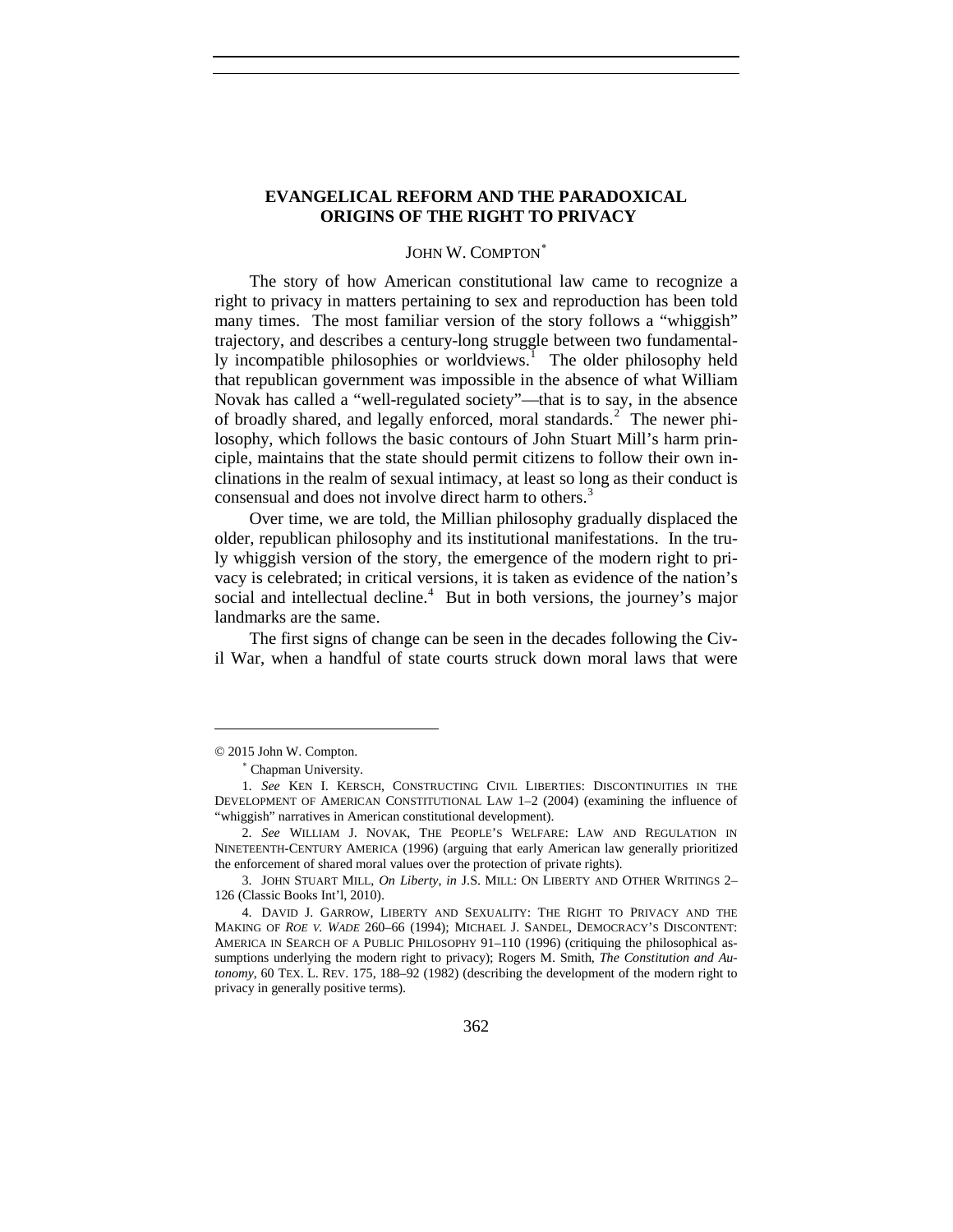<span id="page-2-9"></span>deemed overly restrictive of personal liberty.<sup>[5](#page-2-0)</sup> By the end of the century, legal commentators from Christopher Tiedeman to Louis Brandeis had endorsed some version of "the right to be let alone"—though this right was not always defined in constitutional terms.<sup>[6](#page-2-1)</sup> In the 1920s, Justice Brandeis, by then a member of the Court, described (in dissent) a constitutionally protected private sphere that extended to citizens' "beliefs," "thoughts," and "emotions."<sup>[7](#page-2-2)</sup> By the early 1970s, the Court had recognized the existence of a constitutional right to privacy in "matters so fundamentally affecting a person as the decision whether to bear or beget a child."[8](#page-2-3) And in recent decades, the Court has reaffirmed and extended this right, often using language that evokes the argument of Mill's *On Liberty*. [9](#page-2-4) In its landmark 2003 decision invalidating a criminal ban on sodomy, for example, the Court described a constitutionally protected "autonomy of self" that includes the right to "define the meaning" of one's "personal relationship $[s]$ ."<sup>[10](#page-2-5)</sup>

To be sure, scholars who subscribe to the whiggish narrative acknowledge that the Court has not always framed its major privacy rulings in the language of personal autonomy. In *Griswold v. Connecticut*, [11](#page-2-6) for example, the Court invalidated a ban on the dissemination and use of contraceptives, not because the law impinged on the right of citizens to choose their own paths in matters of sex and reproduction, but because the state had failed to respect the associational rights of a specific group of citizens—namely, those who had entered into the "sacred" and "noble" institution of marriage.<sup>12</sup> Perhaps because they fit uneasily in the whiggish narrative, decisions such as *Griswold* are regularly dismissed as backward-looking or tradition-bound.<sup>[13](#page-2-8)</sup> The clear implication is that these opinions, which define the right to privacy in terms of shared values and traditions,

<span id="page-2-0"></span><sup>5.</sup> NOVAK, *supra* not[e 2,](#page-1-5) at 170–71 (arguing that the Civil War and Reconstruction "marked the beginning of a broad-based constitutional revolution in private rights" that "imposed new constitutional limits" on morals regulation).

<span id="page-2-1"></span><sup>6.</sup> *See, e.g.*, CHRISTOPHER G. TIEDEMAN, A TREATISE ON THE LIMITATIONS OF POLICE POWER IN THE UNITED STATES: CONSIDERED FROM BOTH A CIVIL AND CRIMINAL STANDPOINT 148–50 (1886); Samuel D. Warren & Louis D. Brandeis, *The Right to Privacy*, 4 HARV. L. REV. 193 (1890).

<sup>7.</sup> Olmstead v. United States, 277 U.S. 438, 478 (1928) (Brandeis, J., dissenting).

<sup>8.</sup> Eisenstadt v. Baird, 405 U.S. 438, 453 (1972).

<span id="page-2-4"></span><span id="page-2-3"></span><span id="page-2-2"></span><sup>9.</sup> Planned Parenthood v. Casey, 505 U.S. 833, 851 (1992) ("At the heart of liberty is the right to define one's own concept of existence, of meaning, of the universe, and of the mystery of human life.").

<sup>10.</sup> Lawrence v. Texas, 539 U.S. 558, 562, 567 (2003).

<sup>11.</sup> 381 U.S. 479 (1965).

<sup>12.</sup> *Id.* at 485–86.

<span id="page-2-8"></span><span id="page-2-7"></span><span id="page-2-6"></span><span id="page-2-5"></span><sup>13.</sup> SANDEL, *supra* not[e 4,](#page-1-6) at 97 (noting that "the privacy right [*Griswold*] proclaimed is consistent with traditional notions of privacy going back to the turn of the century"); *see also* Thomas C. Grey, *Eros, Civilization and the Burger Court*, 43 LAW & CONTEMP. PROBS. 83, 85 (1980) (noting the "entirely tradition-centered rationale" of Justice Harlan's influential dissent in *Poe v. Ullman*).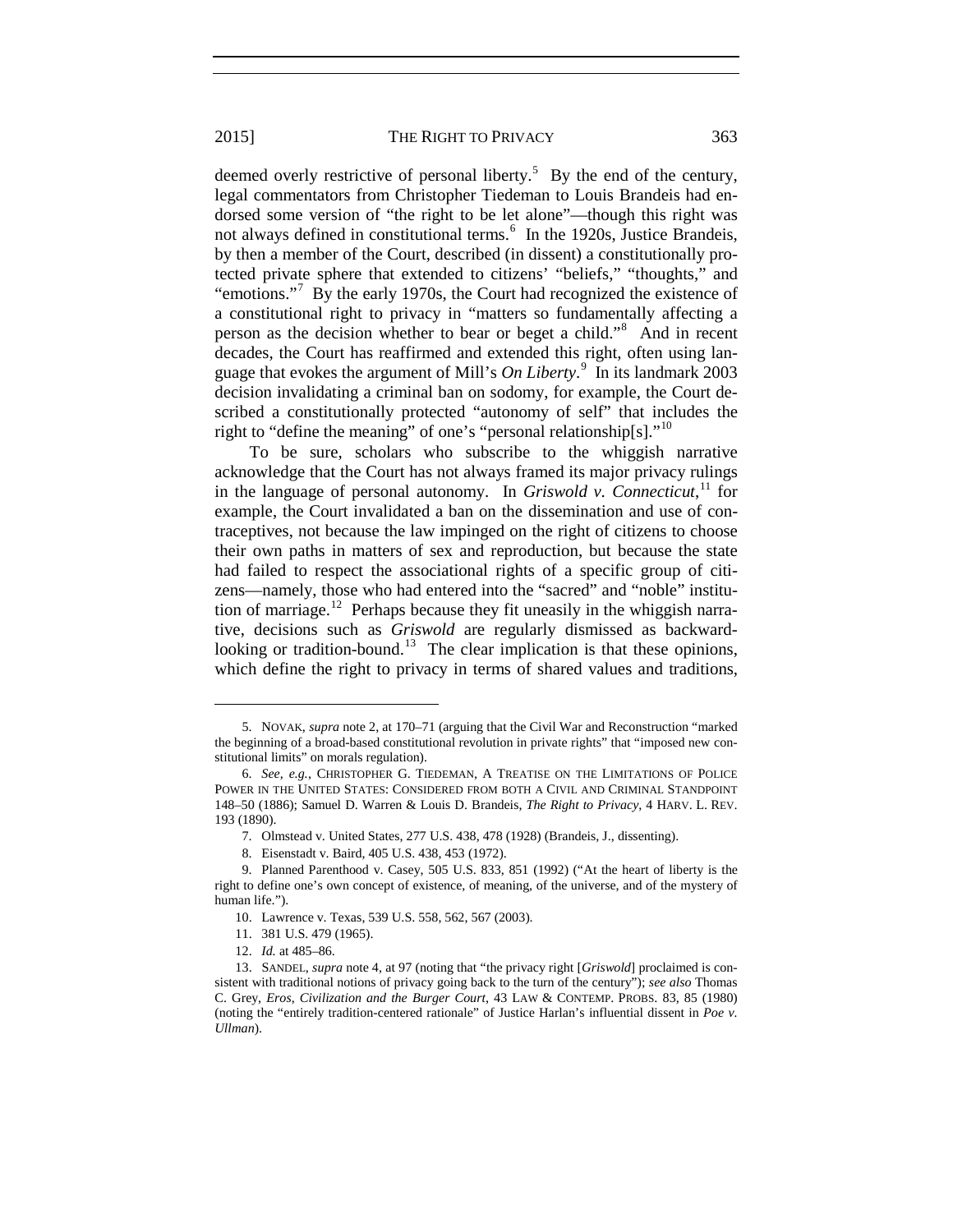are less developmentally significant than their autonomy-based cousins. Although decisions such as *Griswold* inch the ball forward, they are perhaps best seen as placeholders. These decisions draw temporary lines in the sand, indicating that the Court is attempting simultaneously to accommodate social change and limit its constitutional impact. True constitutional development, it seems, occurs only when the Court can be persuaded to dispense with the communitarian façade and acknowledge the real motive force behind privacy's rise. $14$ 

Although there is much to be said for the developmental impact of the autonomy ideal, this Paper argues that the whiggish narrative ultimately fails to provide a complete or accurate account of privacy's rise. More specifically, I contend that constitutional development in the area of sexual privacy is better understood as an ongoing contest between *three*, rather than two, strands of the American legal/constitutional tradition. Missing from the whiggish narrative is a strand of constitutional thought that I label the theory of *moral agency*. This perspective on the law-morality relationship, which emerged from the evangelical reform movements of the nineteenth century, did not question the legitimacy or necessity of morals laws.<sup>15</sup> And yet its proponents broke with the traditional understanding of the wellregulated society at three key points. First, they looked to contemporary public opinion—rather than the codified wisdom of the past—to define the substantive content of morals laws. Second, they rejected the traditional view that the *end* of morals regulation was the maintenance of social cohesion rather than the moral improvement of society. Finally, they held that a high degree of individual agency was essential to an effective regime of morals police; local and discretionary authority, which counterproductively restricted the liberty of morally upstanding citizens, was viewed as an obstacle to moral progress.

Viewing the rise of modern privacy as a struggle between three strands of constitutional thought—the well-ordered society, Millean autonomy, and evangelical moral agency—sheds new light on twentieth-century constitu-

<span id="page-3-0"></span><sup>14.</sup> *See* H. JEFFERSON POWELL, THE MORAL TRADITION OF AMERICAN CONSTITUTIONALISM: A THEOLOGICAL INTERPRETATION 176 (1993) (noting that *Eisenstadt*, in contrast to *Griswold*, was an "intellectual milestone in constitutional history"); Nelson Lund & John O. McGinnis, Lawrence v. Texas *and Judicial Hubris*, 102 MICH. L. REV. 1555, 1570 (2004) (describing Douglas's "phony" "rhapsody to the sacred and noble institution of marriage" as "traditionalist baggage" that was "soon jettisoned").

<span id="page-3-1"></span><sup>15.</sup> A number of important studies have documented the emergence and evolution of the "agency" concept in post-Reformation political thought. James E. Block, for example, uses the term to refer to an individual who, of his or her own volition, participated "actively in shaping the worldly means to be employed for realizing divine and collective purposes." Although I use the term in much the same way as Block, I make no claims concerning the relationship between the ideas of nineteenth-century American evangelicals and earlier generations of Protestant reformers. JAMES E. BLOCK, A NATION OF AGENTS: THE AMERICAN PATH TO A MODERN SELF AND SOCIETY 22–23 (2002); *see also* MICHAEL WALZER, THE REVOLUTION OF THE SAINTS: A STUDY IN THE ORIGINS OF RADICAL POLITICS (1965).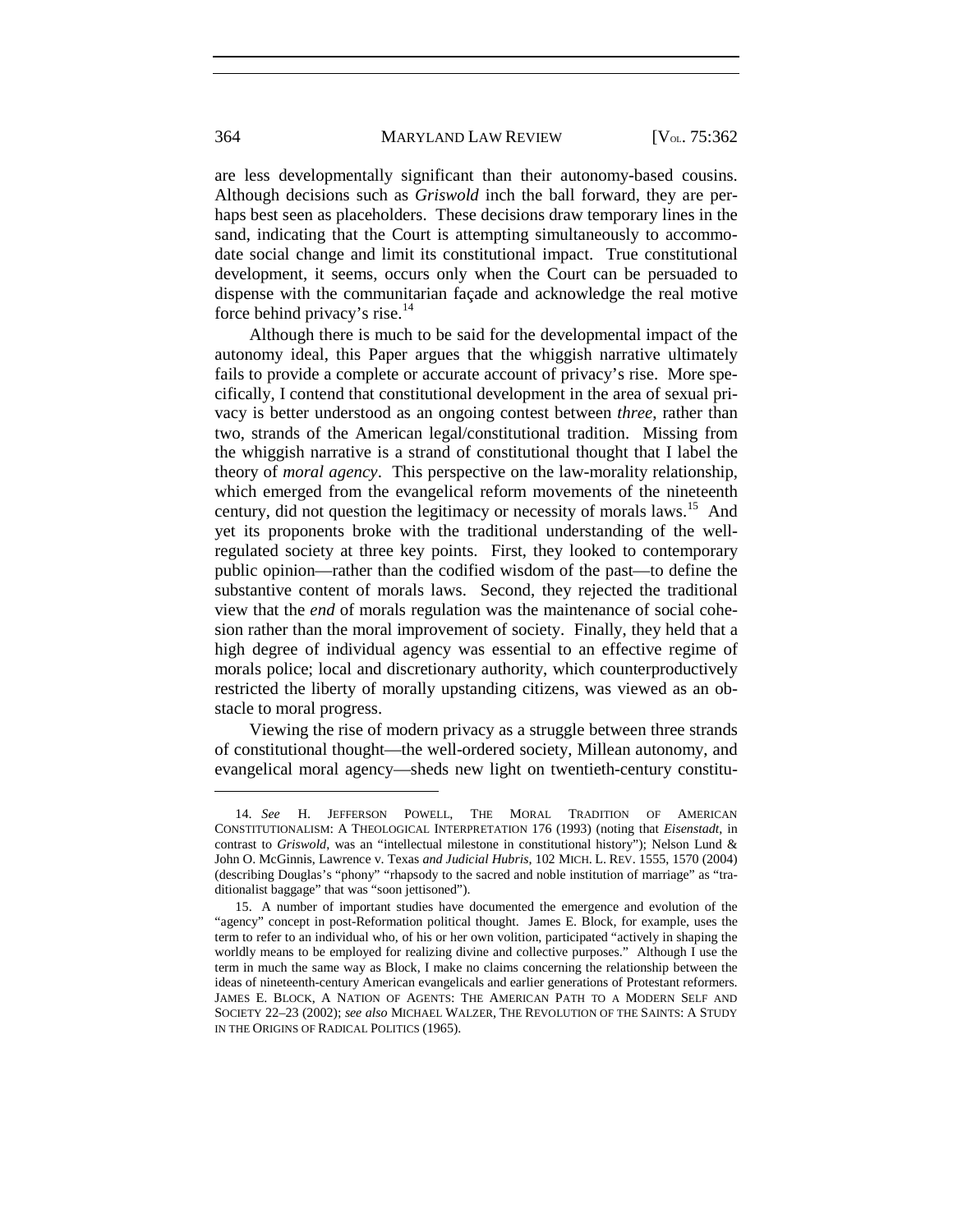tional development in the area of sexual and reproductive privacy. In particular, it seems clear that at least some of the work usually attributed to the idea of autonomy (and its proponents) was actually performed by the idea of moral agency (and its proponents). More than mere placeholders for Millean autonomy, decisions such as *Griswold* tapped into a powerful reformist tradition that had long viewed individual agency as the surest route to a morally upstanding society. Bringing moral agency into the story also has the benefit of highlighting one of the more interesting ironies of American constitutional development. As we shall see, evangelical proponents of moral agency, in an effort to strengthen the nation's commitment to morals regulation, inadvertently laid the philosophical foundations for its ultimate abandonment.

#### I. THE TRADITIONAL ORDER: MORALITY WITHOUT AGENCY

To early American legal commentators, the necessity of strict morals laws was self-evident. Writing in the late 1820s, for example, Nathan Dane warned in his *General Abridgment of American Law* that no republic could long endure without "laws to prevent crimes against religion . . . and against morality."<sup>[16](#page-4-0)</sup> Similarly, in his widely cited treatise on criminal law, the antebellum commentator Joel Prentiss Bishop noted with pride that "morality" and "religion" were "objects of particular regard" to American law.<sup>[17](#page-4-1)</sup> And in as late as 1868, the influential judge and commentator Thomas M. Cooley endorsed a range of invasive morals laws on the theory that "the preser-vation of public morals is peculiarly subject to legislative supervision."<sup>[18](#page-4-2)</sup>

That American criminal law should pay "particular" or "peculiar" attention to moral and religious offenses followed from prevailing beliefs concerning the social foundations of republican government. A succinct summary of this set of beliefs can be found in Judge James Kent's famous opinion upholding the blasphemy conviction of John Ruggles.[19](#page-4-3) On appeal, Ruggles argued that the common law prohibition against blasphemy could not be enforced in New York since the state lacked an established religion. In response, Judge Kent reasoned that blasphemy was indictable at common law, not because of any harm done to the "rights of the church," but because long experience had shown that permitting open criticism of Christianity "tend[ed] to corrupt the morals of the people, and to destroy [the] good or-

<span id="page-4-0"></span><sup>16.</sup> 6 NATHAN DANE, A GENERAL ABRIDGMENT AND DIGEST OF AMERICAN LAW WITH OCCASIONAL DATES AND COMMENTS 664 (Boston, Cummings, Hilliard & Co. 1823).

<span id="page-4-1"></span><sup>17.</sup> 1 JOEL PRENTISS BISHOP, COMMENTARIES ON THE CRIMINAL LAW 325 (Cambridge, Allen & Farnham, Printers 1856).

<span id="page-4-3"></span><span id="page-4-2"></span><sup>18.</sup> THOMAS M. COOLEY, A TREATISE ON THE CONSTITUTIONAL LIMITATIONS WHICH REST UPON THE LEGISLATIVE POWER OF THE STATES OF THE AMERICAN UNION 596 (Boston, Little, Brown & Co. 1868).

<sup>19.</sup> People v. Ruggles, 8 Johns 290 (N.Y. 1811).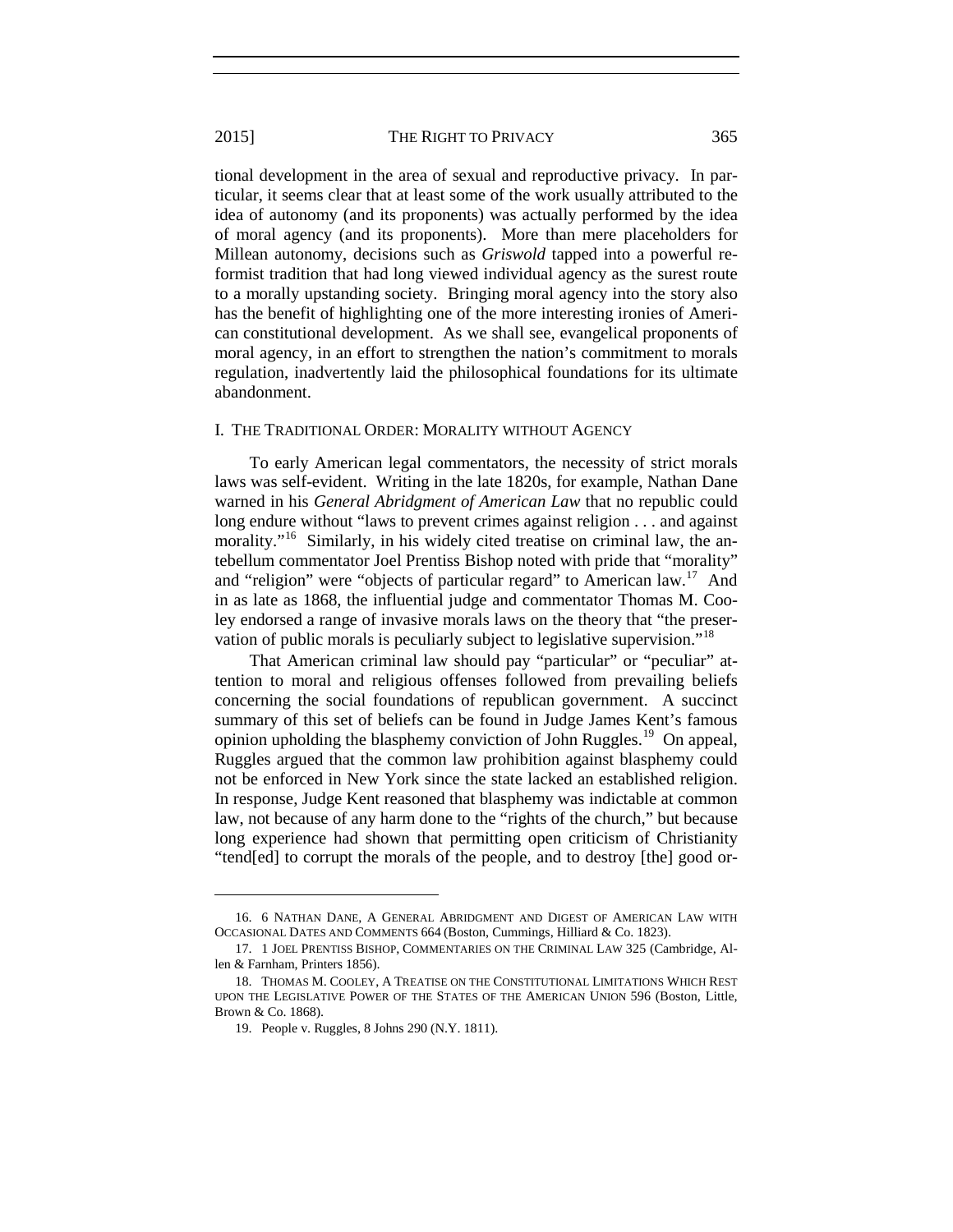der" upon which all republican governments depended.<sup>20</sup> This, Judge Kent explained, was why American law took cognizance, not only of offenses against religion, but also of threats to prevailing sexual mores—from the publication of obscene literature to marital infidelity.<sup>[21](#page-5-1)</sup> In case empirical proof of the connection between irreligion and disorder were needed, Judge Kent reminded his readers that only once in modern history had a republic "hazarded" the "bold experiment" of dispensing with crimes against religion and morality.<sup>22</sup> And the results of this experiment, reflected in the Reign of Terror, suggested that Americans would be wise to avoid the path of the French.<sup>[23](#page-5-3)</sup>

The crime of blasphemy was one piece of a larger complex of common law and statutory regulations that attacked moral deviance in the name of preserving republican liberty. At the heart of this traditional moral order stood the legally enforced hierarchies that ordered the home, the workplace, and many other ostensibly private spheres. In the eyes of the law, American society was composed not of coequal rights-bearing citizens, but of a dense network of relationships featuring dominant and subordinate partners—husbands and wives, masters and servants, guardians and wards. Modern notions of personhood or moral autonomy were virtually unimaginable in such a system, since the "liberty" of the dominant partner in a given hierarchy necessarily included the right to discipline the subordinate partner. In addition, American criminal law recognized (and early commentators enthusiastically endorsed) a range of status-based crimes, mostly inherited from English law, that applied to loosely defined classes of moral deviants. In most states, individuals known by reputation to be vagrants or common prostitutes were subject to summary confinement, regardless of whether the commission of any particular act could be proven in court. Further, where specific deviant acts were not covered by existing statutes or precedents, local officials could usually reach the offender through flexible legal instruments, such as the common law misdemeanor and the power to abate public nuisances. $^{24}$  $^{24}$  $^{24}$ 

The most important point to note about the traditional moral order, however, is not that its understanding of privacy looks cramped by modern standards, but rather that it left little room for individual agency *even in cases where citizens were acting in accordance with conventional moral precepts.* Stated differently, the traditional moral order—with its common law hierarchies, status-based crimes, and virtually unchecked local discre-

<sup>20.</sup> *Id.* at 294.

<sup>21.</sup> *Id.*

<sup>22.</sup> *Id.* at 295.

<sup>23.</sup> *Id.*

<span id="page-5-4"></span><span id="page-5-3"></span><span id="page-5-2"></span><span id="page-5-1"></span><span id="page-5-0"></span><sup>24.</sup> *See* MARKUS DIRK DUBBER, THE POLICE POWER: PATRIARCHY AND THE FOUNDATIONS OF AMERICAN GOVERNMENT 93–104 (2005) (documenting the highly discretionary character of morals enforcement in early American law); NOVAK, *supra* note [2,](#page-1-5) at 163–71.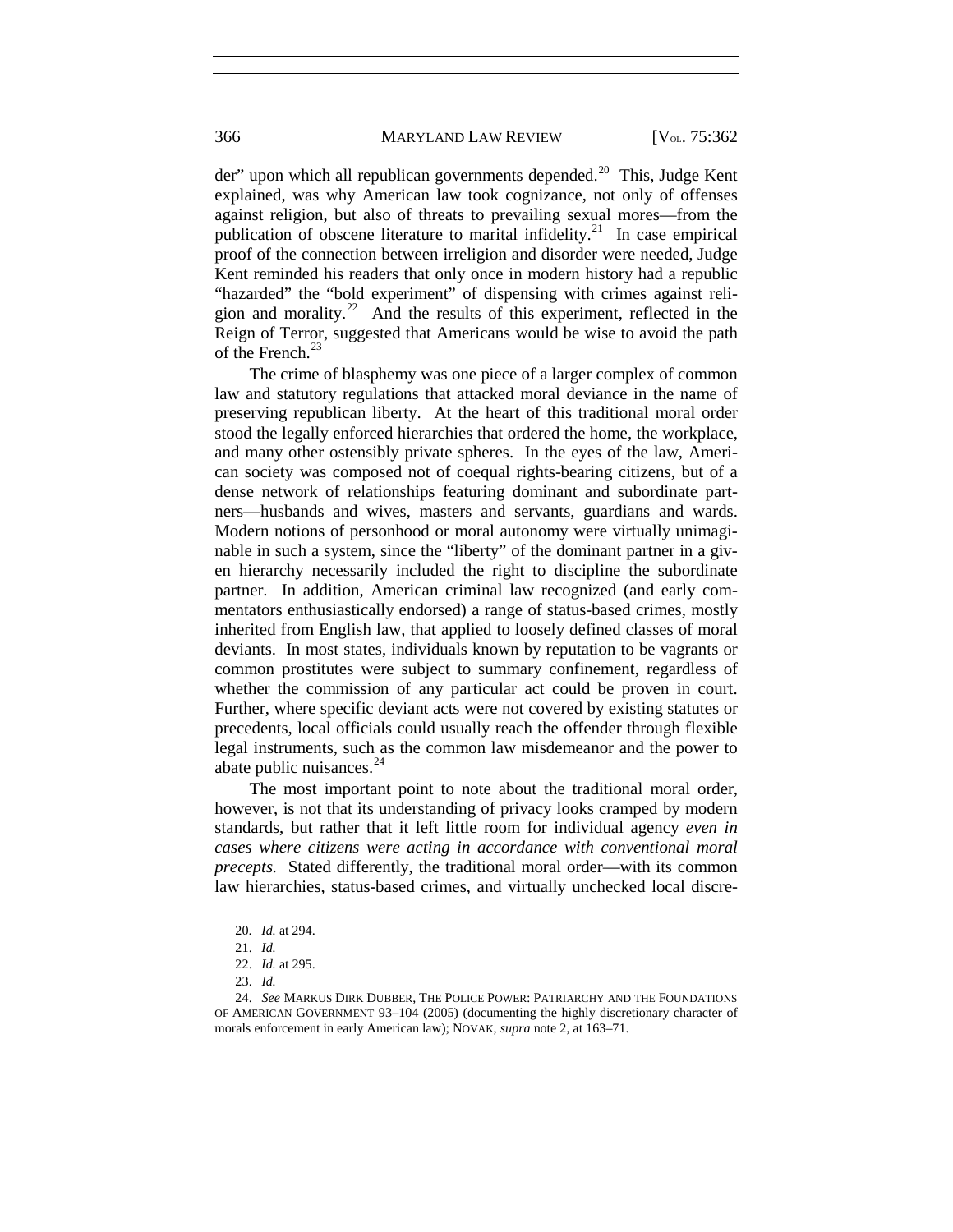tion—was ultimately less interested in eradicating sin than in maintaining order. Individual agency in matters of morality, even when directed at curbing acknowledged evils, was a thing to be feared, since, by definition, it tended to erode the settled patterns of authority upon which the republican edifice was believed to rest.

Consider the saga of John R. McDowall, the young Presbyterian minister who in the early 1830s launched an ill-fated crusade to curb prostitution in New York City. Working closely with the women of New York's Third Presbyterian Church, McDowall made it his mission to "rescue" the prostitutes of the notorious Five Points neighborhood. When relatively few women responded to his calls to repent and reform, McDowall decided to found a publication, *McDowall's Journal*, that would make respectable New Yorkers aware of the evil enterprise in their midst. The first issues of the *Journal*, which featured the addresses of the city's known brothels, as well as thinly veiled descriptions of the upper class gentlemen known to frequent them, did indeed cause a stir. But if the minister expected his fellow New Yorkers to reward his efforts, he had seriously misjudged public sentiment.

Indeed, McDowall managed to publish only two issues before the publication was indicted as a public nuisance. Far from applauding his attempt to curb sexual immorality, the grand jury, taking full advantage of the discretionary and local character of antebellum morals enforcement, charged the minister with using "the pretext of cautioning the young . . . against the temptations to immoral indulgence" to publish "odious and revolting" information that was "offensive to taste, injurious to morals, and degrading to the character of our city."[25](#page-6-0) Nor did McDowall's troubles end with the grand jury's decision to abate his *Journal*. The thirty-five-year-old was subsequently dismissed from his ministerial position, and he died shortly thereafter, his health apparently destroyed by the ordeal.<sup>[26](#page-6-1)</sup>

The deeper problem, of course, was that in attempting to stamp out acknowledged immoral behavior, McDowall and his army of female supporters were also threatening the sexual autonomy of the city's men, who were quite comfortable with vice so long as it was not practiced too openly. To the extent that McDowall's and his supporters' efforts chipped away at the unquestioned moral authority of the male head of the household, the anti-prostitution crusaders were also eroding the "good order" upon which political society depended. $27$ 

<span id="page-6-0"></span><sup>25.</sup> John W. Kuykendall, *Martyr to the Seventh Commandment: John R. McDowall*, 50 J. PRESBYTERIAN HIST. 288, 300 (1972).

<sup>26.</sup> *Id.* at 304–05

<span id="page-6-2"></span><span id="page-6-1"></span><sup>27.</sup> *See* Carroll Smith Rosenberg, *Beauty, the Beast, and the Militant Woman: A Case Study in Sex Roles and Social Stress in Jacksonian America*, 23 AM. Q. 562 (1971) (examining the societal repercussions of McDowall's anti-prostitution crusade).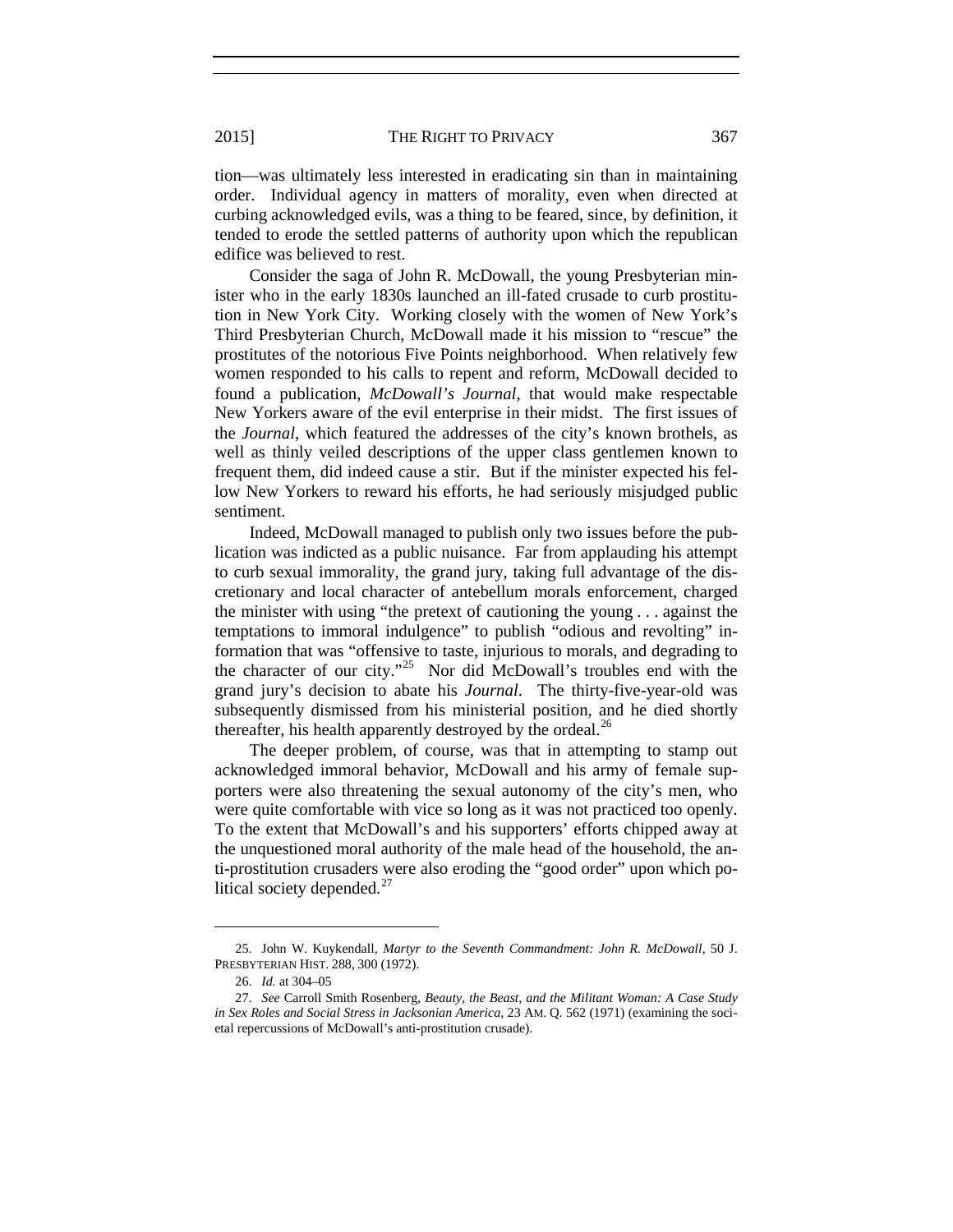#### 368 MARYLAND LAW REVIEW [V<sub>OL.</sub> 75:362]

Something similar can of course be said of the countless female-led reform efforts that sprang up in the middle decades of the nineteenth century—from the Female Moral Reform Society, which carried on McDowall's anti-prostitution campaign following his death, to the "Women's Crusade" of the mid-1870s, in which tens of thousands of women took to the streets in an effort to rid the land of Demon Rum. Although these groups were acting in the name of religious and moral principles that were widely shared at least among white, middle-class, native-born Protestants—their efforts were consistently hindered by the complex of laws and norms that defined the public sphere as an exclusively male domain. Female reformers could pray to their hearts' content, but attempts to chair public meetings—let alone exercise suffrage—initially met with stiff opposition, even from the men (and many women) who endorsed the reformers' policy goals. In the case of the Women's Crusade, women forced their way into the all-male domain of the saloon, where they sang hymns and prayed for the souls of proprietors and patrons. In some cities, the women had the implicit support of the authorities, but in others, pro-liquor officials took full advantage of the highly localized character of traditional morals enforcement, using their discretionary powers to arrest and try the protestors on vague charges rang-ing from trespassing to disturbing the peace.<sup>[28](#page-7-0)</sup>

Clearly, traditional morals laws were at best an imperfect proxy for "true" morality. But under the prevailing understanding of republican government, an imperfect proxy was preferable to the alternative of unfettered moral agency. In order to explain the emergence of the modern right to privacy, we must first understand how this moral calculus came to be reversed. When and why did Americans begin to suspect that the social costs of suppressing moral agency outweighed the benefits?

### II. THE EVANGELICAL ORDER: AGENCY IN THE SERVICE OF MORALITY

The origins of a shift in the prevailing conception of the law-morality relationship can be traced to the rise, in the early decades of the nineteenth century, of a new popular theology. During the wave of revivals known as the Second Great Awakening, Americans began to abandon the relatively orthodox Calvinism of the founding generation in favor of a militantly evangelical Protestantism that broke with the traditional theory of republican government at three significant points.

First, the new generation of evangelicals looked to the "enlightened public opinion" of the present, rather than the codified wisdom of the past,

<span id="page-7-0"></span><sup>28.</sup> *See* JACK S. BLOCKER, JR., "GIVE TO THE WINDS THY FEARS": THE WOMEN'S TEMPERANCE CRUSADE (1985) (providing a general overview of the Woman's Crusade); ANNIE WITTENMYER, HISTORY OF THE WOMAN'S TEMPERANCE CRUSADE 199–201, 238–43, 327–29, 397–405, 468–70, 685–86, 702 (Boston, James H. Earle 1878).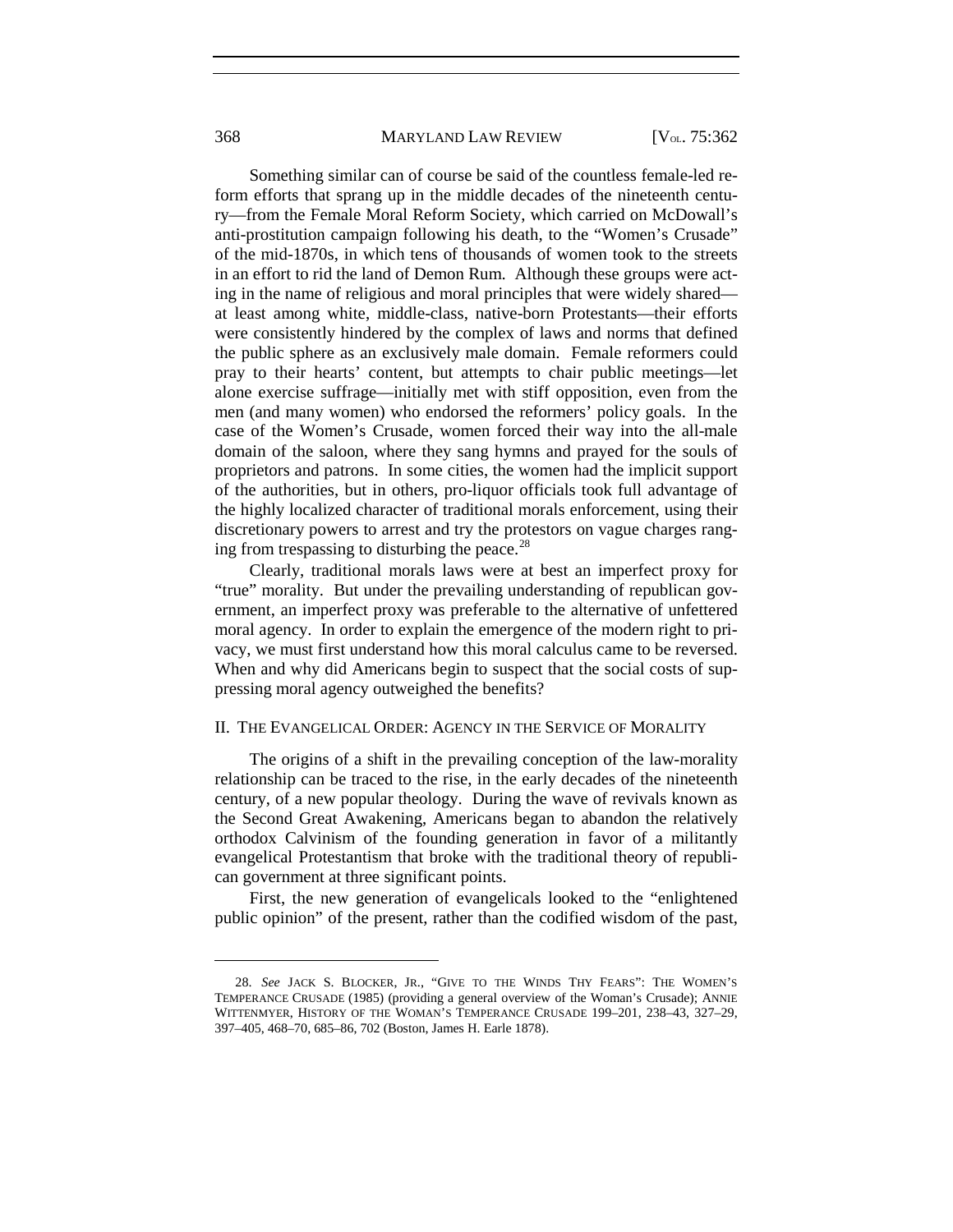to discern the substantive content of public morality.<sup>[29](#page-8-1)</sup> Recall that, for Judge James Kent and other early legal commentators, common law rules and customary practices were valuable because they reflected the accumulated knowledge of past generations with respect to the prerequisites of republican liberty. By contrast, the influential minister Lyman Beecher and other leading evangelicals cited the example of slavery to make the point that that "intrenched" institutions were as likely to shelter evil as to discourage it.[30](#page-8-2) Indeed, Beecher and like-minded evangelicals came to believe that previous generations had tolerated, and in some cases endorsed, a range of activities and forms of property—liquor, lotteries, and slavery being the most prominent examples—that were properly condemned as "national

sins."<sup>[31](#page-8-3)</sup> Thus, while evangelicals enthusiastically supported efforts to police public morality, their conception of public morality was dynamic in nature and reflected the evolving views of "enlightened" (read: white, native-born, Protestant) society.<sup>[32](#page-8-4)</sup>

Second, many nineteenth-century evangelicals refused to accept that the primary *end* of morals enforcement should be the preservation of order, as opposed to the eradication of vice. Breaking with orthodox Calvinism's emphasis on human depravity, they stressed the possibility of moral perfection at both the individual and societal levels. Moreover, they tended to adopt a post-millennial vision of the end times, according to which human effort would play a critical role in ushering in the Kingdom of Heaven; by spreading the Gospel and stamping out sin, both at home and abroad, Americans could hasten the Second Coming. $33$  Taken together, these convictions suggested that there was little point in worrying, as Judge James Kent and other early commentators had, that "radical experiments" in the realm of morals regulation would jeopardize the good order on which society de-pended.<sup>[34](#page-8-6)</sup> Indeed, traditional morals laws, to the extent that the laws toler-

<span id="page-8-0"></span>

<span id="page-8-1"></span><sup>29.</sup> LYMAN BEECHER, SIX SERMONS ON THE NATURE, OCCASIONS, SIGNS, EVILS AND REMEDY OF INTEMPERANCE 86 (New York, American Tract Society 10th ed. 1883).

<sup>30.</sup> *Id.* at 61*.*

<sup>31.</sup> *Id.* at 60.

<span id="page-8-4"></span><span id="page-8-3"></span><span id="page-8-2"></span><sup>32.</sup> JOHN W. COMPTON, THE EVANGELICAL ORIGINS OF THE LIVING CONSTITUTION (2014) (documenting nineteenth-century evangelicals' dynamic, forward-looking conception of public morality).

<span id="page-8-5"></span><sup>33.</sup> For summaries of the key theological shifts associated with the Second Great Awakening, see NATHAN O. HATCH, THE DEMOCRATIZATION OF AMERICAN CHRISTIANITY 17–46 (1989); E. BROOKS HOLIFIELD, THEOLOGY IN AMERICA: CHRISTIAN THOUGHT FROM THE AGE OF THE PURITANS TO THE CIVIL WAR 341–69 (2003); DANIEL WALKER HOWE, WHAT HATH GOD WROUGHT: THE TRANSFORMATION OF AMERICA, 1815–1848, at 285–327 (2009); PERRY MILLER, THE LIFE OF THE MIND IN AMERICA: FROM THE REVOLUTION TO THE CIVIL WAR 27–35 (1965).

<span id="page-8-6"></span><sup>34.</sup> It is instructive to note that, in Beecher's influential sermons on the personal and societal costs of alcohol abuse, the word "order" does not make a single appearance. The words "reform" and "reformation," in contrast, appear twenty-six times ("disorder" is used once, but the reference is to the soul rather than to the state). BEECHER, *supra* not[e 29.](#page-8-0)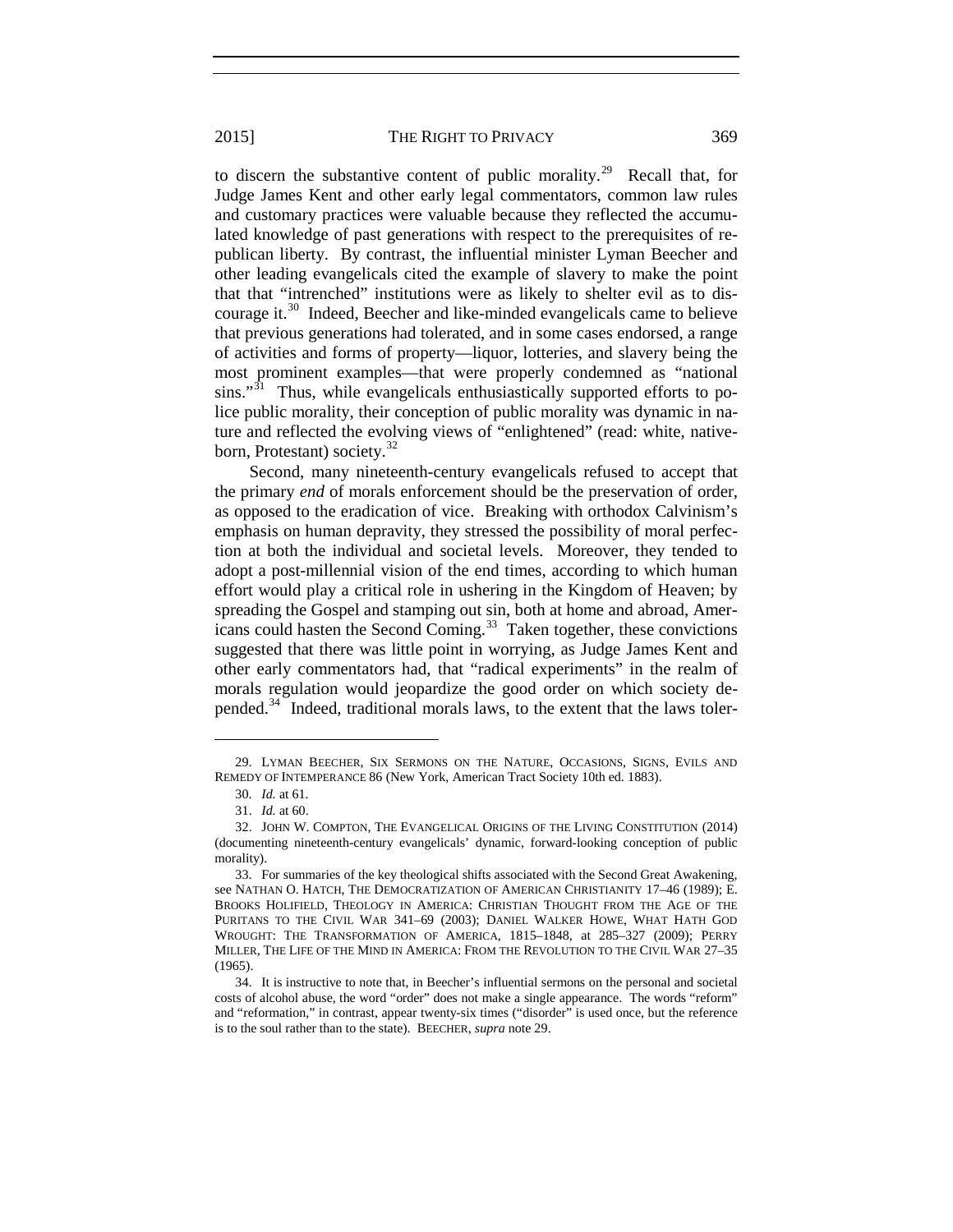ated a modicum of vice in the name of preserving order, could only be viewed as affronts to the Almighty.<sup>[35](#page-9-0)</sup>

Finally, as suggested by the travails of John McDowall and the Women's Crusaders, evangelical reformers tended to view individual agency, not as a dire threat to public order, but as the key to effective morals police. Indeed, many evangelicals began to suspect that the pillars of the traditional moral order—relational rights, status crimes, and local discretion—hindered the cause of moral improvement as often as they aided it. Was it not the case, they asked, that women were frequently better exemplars of Christian morality than men? And were not local officials, particularly in the nation's increasingly machine-dominated cities, as likely to use their prerogatives to protect vice as to attack it?<sup>[36](#page-9-1)</sup>

But if the old methods of policing morality no longer sufficed, what was the alternative? In his influential *Six Sermons on Intemperance*, [37](#page-9-2) Beecher sketched a two-pronged reform strategy that would be followed, almost to the letter, by subsequent generations of evangelical reformers. The first prong, not surprisingly, called for greater private agency in the policing of morality. Primary responsibility for morals enforcement would shift from often corrupt and apathetic local officials to "voluntary associations" of committed Christians. These bands of enlightened citizens would educate the public about the social costs of vice, organize boycotts of immoral businesses, root out lawbreakers within their communities, and expose mag-istrates who refused to enforce the law.<sup>[38](#page-9-3)</sup>

The ecumenical American Temperance Society ("ATS"), which Beecher cofounded in the late 1820s—and which quickly grew to a (reported) 1.5 million members—provides an early example of the power of the vol-untary association.<sup>[39](#page-9-4)</sup> An even more powerful example is the Women's Christian Temperance Union ("WCTU"). An organizational outgrowth of the Women's Crusade, the WCTU grew to become arguably the most influ-ential grassroots membership organization of the late nineteenth century.<sup>[40](#page-9-5)</sup> In keeping with the evangelical faith in citizen activism, groups like the WCTU pushed for reforms that empowered average citizens, including women, to play a more central role in policing morality. One popular re-

<span id="page-9-0"></span><sup>35.</sup> *Id.* at 60 (noting that God had not commanded America's Christians merely to "hem in the army of the destroyer," but rather "to turn [Satan] back and redeem the land").

<span id="page-9-1"></span><sup>36.</sup> *Id.* at 58. As early as the mid-1820s, Beecher complained that, as a result of official indifference and corruption, the "whole power of law through the nation" was "sleep[ing] in the statute-book."

<sup>37.</sup> *Id.* at 89–107.

<sup>38.</sup> *Id.* at 89–98.

<span id="page-9-4"></span><span id="page-9-3"></span><span id="page-9-2"></span><sup>39.</sup> MICHAEL P. YOUNG, BEARING WITNESS AGAINST SIN: THE EVANGELICAL BIRTH OF THE AMERICAN SOCIAL MOVEMENT 4 (2006).

<span id="page-9-5"></span><sup>40.</sup> *See* THEDA SKOCPOL, PROTECTING SOLDIERS AND MOTHERS: THE POLITICAL ORIGINS OF SOCIAL POLICY IN THE UNITED STATES 326–27 (1992) (providing a general overview of the WCTU's political activities).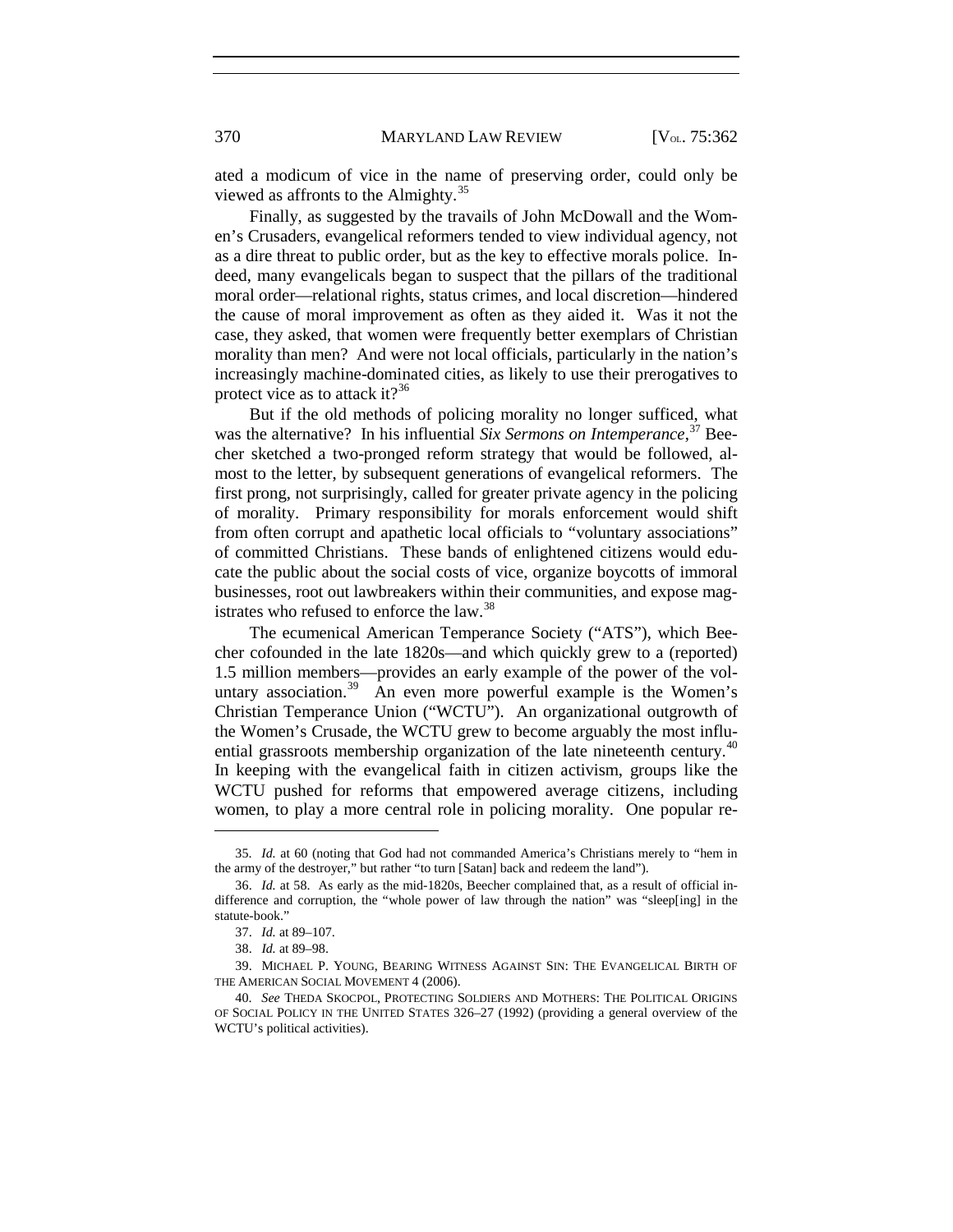form, adopted in a handful of states, authorized women to sue the saloons into which their husbands' paychecks disappeared. $^{41}$  $^{41}$  $^{41}$  In other states, reformers rewrote the liquor laws to stipulate that no licenses would be granted unless a majority of *women* in a given county voted to approve them.<sup>[42](#page-10-1)</sup>

The second prong of the evangelical reform effort aimed to strip local officials of their broad discretionary powers via laws that imposed a uniform moral code on all Americans—or, failing this, all of the residents of a given state, county, or city. The push for universal prohibitory laws was motivated by both theological and practical concerns. From a theological point of view, such laws reflected the divine command to purify the land in preparation for Christ's return. But evangelicals were also keenly aware that technological change was rendering traditional morals laws increasingly obsolete. The advent of national transportation networks and improved methods of transportation, for example, meant that even well-meaning state and local officials were increasingly incapable of stemming the flow of "immoral" goods into their respective jurisdictions. For this reason, Beecher declared in 1827, citizen morality would henceforth have to be secured through methods that were "universal, operating permanently at all times and in all places."<sup>[43](#page-10-2)</sup>

Writing in the mid-1820s, Beecher hoped that the nation's Christians, once sufficiently educated about the evils of the liquor traffic, would use "the suffrage" to eradicate "ardent spirits" from the "list of lawful articles of commerce."[44](#page-10-3) And indeed, evangelical reformers succeeded in enacting dozens of statewide prohibition laws during two waves of activity, the first coming in the 1850s, and the second around the turn of the twentieth century. An even more striking example of the push for "universal" remedies can be seen in Anthony Comstock's successful crusade to modernize the vague and sporadically enforced common law rules concerning obscenity, contraception, and abortion. During a flurry of lobbying activity that began in the late 1860s and lasted a little more than a decade, Comstock and his financial backers in the Young Men's Christian Association ("YMCA") convinced Congress and most of the states to adopt strict anti-obscenity

44. *Id.*

<span id="page-10-0"></span><sup>41.</sup> *See* LISA M.F. ANDERSEN, THE POLITICS OF PROHIBITION: AMERICAN GOVERNANCE AND THE PROHIBITION PARTY, 1869–1933, at 71 n.32 (2013) (summarizing civil damage laws in several states).

<span id="page-10-1"></span><sup>42.</sup> ERNEST H. CHERRINGTON, THE EVOLUTION OF PROHIBITION IN THE UNITED STATES OF AMERICA 198 (1920).

<span id="page-10-3"></span><span id="page-10-2"></span><sup>43.</sup> BEECHER, *supra* not[e 29,](#page-8-0) at 63. The problem was particularly evident in the case of liquor. In an age when grain producers on the frontier were inundating the nation's cities with cheap liquor, the "reformation of a town, or even of a state," was akin to "emptying of its waters the bed of a river, to be instantly replaced by the waters from above; or like the creation of a vacuum in the atmosphere, which is instantly filled by the pressure of the circumjacent air." *Id.*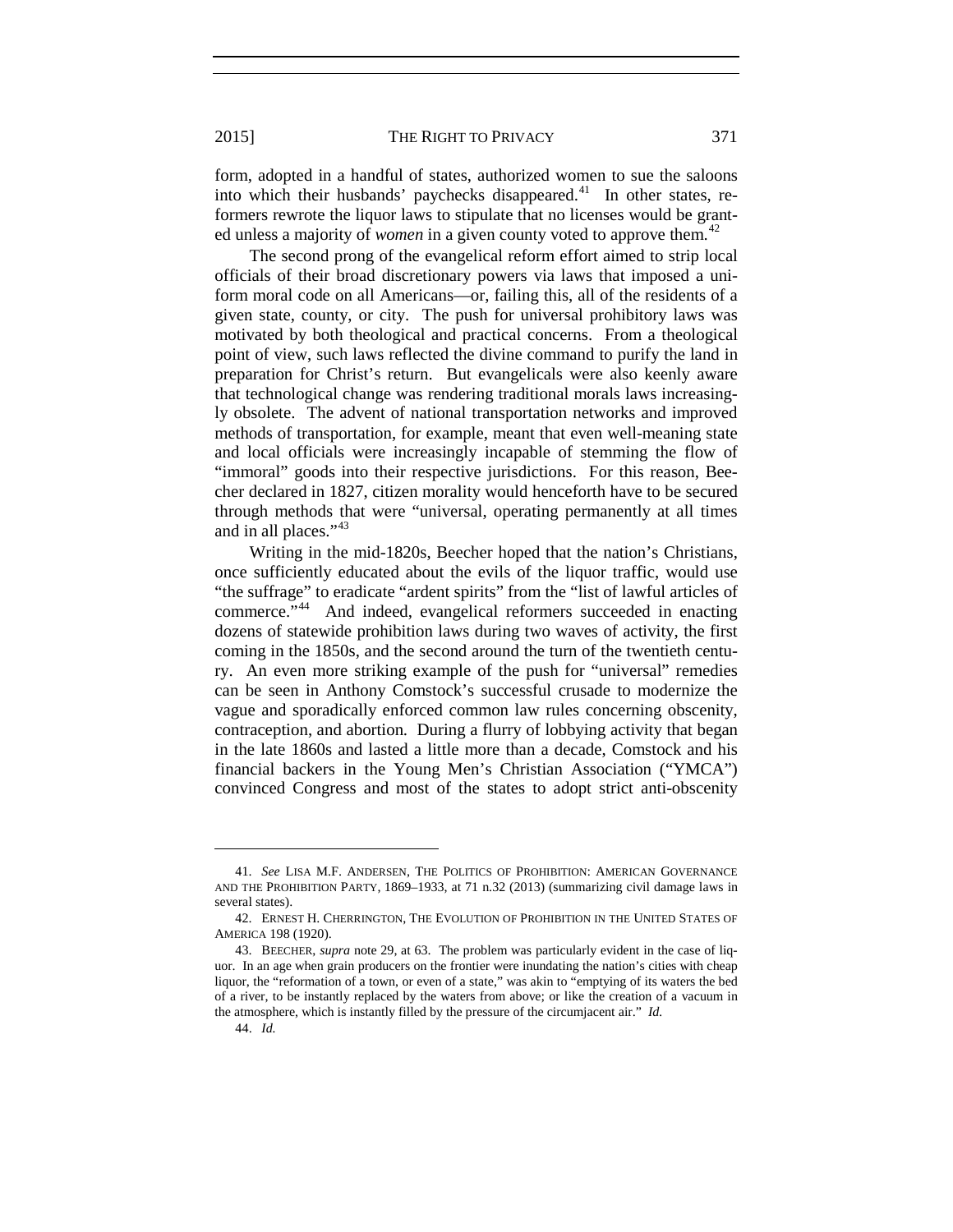measures that came to be known as "Comstock Laws."[45](#page-11-1) Although the precise content of the laws varied from state to state, the aim was to eradicate a thriving traffic in "obscene" material—an expansive category that Comstock interpreted to include not only pornography, but also contraceptive devices, sex education tracts, and the advertisements of abortion providers.[46](#page-11-2)

At first glance, the two prongs of evangelical reform—universal prohibitory laws and enhanced individual agency—may appear to be in tension. Most evangelicals, however, viewed them as complementary. That is to say, the reformers were not so naïve as to believe that national or statewide prohibitory laws would successfully eradicate vice absent the ongoing enforcement efforts of vigilant private citizens, acting in a semiofficial capacity. Thus Comstock's anti-obscenity campaign, conducted under the auspices of the U.S. Postal Service, relied heavily on the volunteers and paid agents of the New York Society for the Suppression of Vice ("NYSSV").[47](#page-11-3) Because machine politicians were as likely to shelter vice as attack it, Comstock insisted that the enactment of strict "modern" morals laws made the private enforcement efforts of groups like the NYSSV and YMCA all the more essential.<sup>[48](#page-11-4)</sup>

A serious problem with conventional accounts of the origins of modern privacy is that they wrongly posit an all-or-nothing struggle between proponents of public morals regulation, on the one hand, and advocates of the Millean ideal of individual autonomy, on the other. In reality, relatively few nineteenth or early twentieth century Americans questioned the need for vigorous regulation of public morality. Notwithstanding the efforts of a handful of vocal atheists and free love advocates, a strong case can be made that the more developmentally significant conflict in this period pitted the traditional theory of republican government, reflected in Judge Kent's *Ruggles* opinion, against the emerging evangelical public theology, with its em-

<span id="page-11-0"></span>

<span id="page-11-1"></span><sup>45.</sup> *See* NICOLA BEISEL, IMPERILED INNOCENTS: ANTHONY COMSTOCK AND FAMILY REPRODUCTION IN VICTORIAN AMERICA 38 (1997) (examining Comstock's relationship with the YMCA).

<span id="page-11-2"></span><sup>46.</sup> *See* WHITNEY STRUB, OBSCENITY RULES: *ROTH V. UNITED STATES* AND THE LONG STRUGGLE OVER SEXUAL EXPRESSION 14–16 (2013) (providing a concise history of Comstock's lobbying efforts and legislative achievements).

<span id="page-11-3"></span><sup>47.</sup> *See* BEISEL, *supra* note [45;](#page-11-0) DANIEL P. CARPENTER, THE FORGING OF BUREAUCRATIC AUTONOMY: REPUTATIONS, NETWORKS, AND POLICY INNOVATION IN EXECUTIVE AGENCIES, 1862–1928, at 84–112 (2001); JAMES A. MARONE, HELLFIRE NATION: THE POLITICS OF SIN IN AMERICAN HISTORY 229–34 (2004).

<span id="page-11-4"></span><sup>48.</sup> *See* ANTHONY COMSTOCK, TRAPS FOR THE YOUNG 142 (New York, Funk & Wagnalls 1883) ("Eternal vigilance is the price of moral purity. Let the efforts of this society be relaxed, or allow it to be known that its efforts will cease, and there are hundreds of villains ready to embark on this soul-destroying business."); *see also* BEISEL, *supra* note [45,](#page-11-0) at 107–17 (documenting Comstock's hatred of machine politics).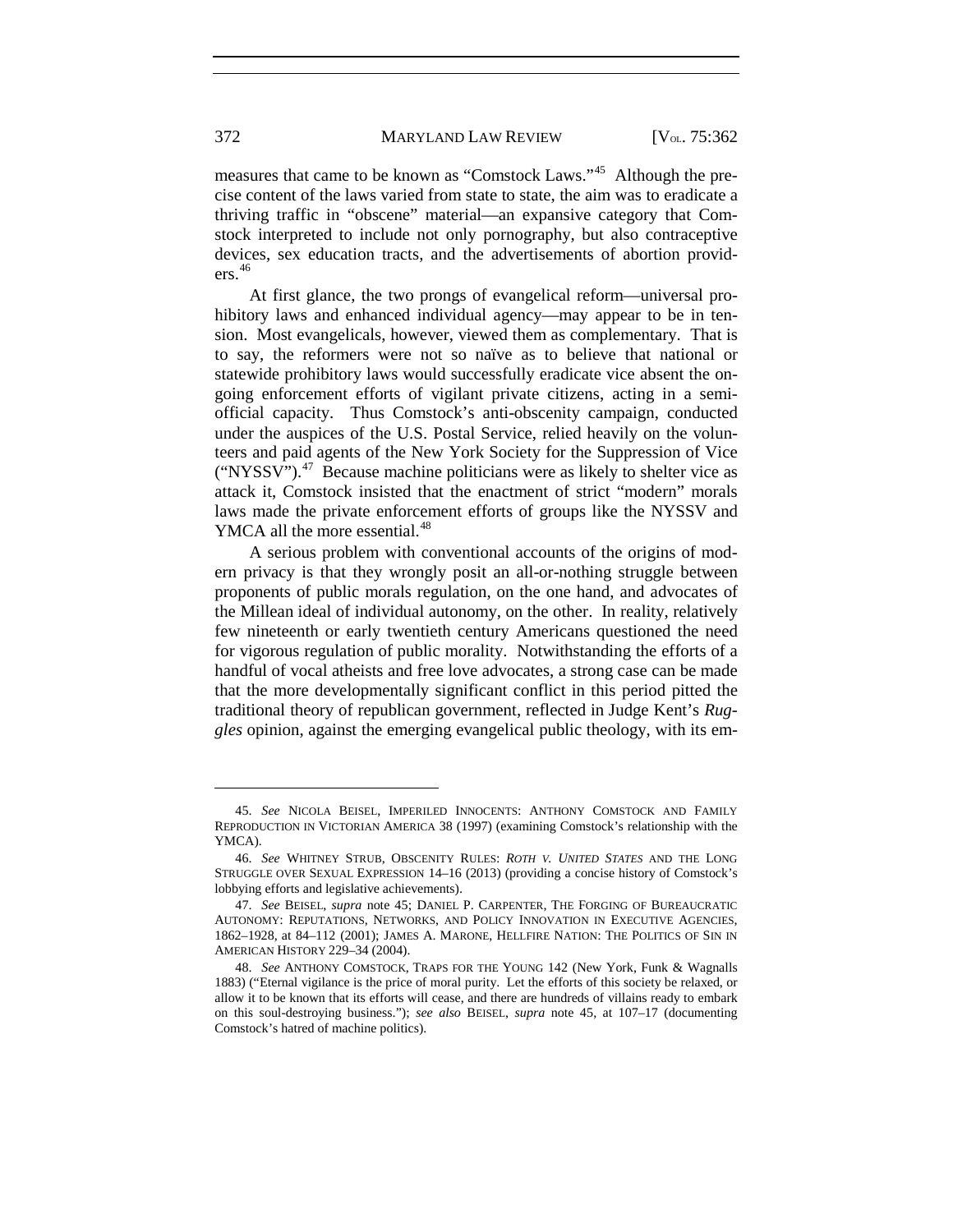phasis on moral perfection, universal prohibition, and enhanced individual agency.

#### III. MORAL AGENCY IN CONSTITUTIONAL THOUGHT

To be sure, one can find influential statements of the autonomy ideal in late nineteenth- and early twentieth-century legal opinions and treatises. The Kentucky Supreme Court's opinion in *Commonwealth v. Campbell*,<sup>[49](#page-12-0)</sup> which invalidated an ordinance that prohibited the private possession and use of liquor, represents one well-known example. The Kentucky Court, in fact, went so far as to cite Mill's harm principle as an authoritative statement of the scope of individual liberty under that state's constitution.<sup>50</sup> And among legal commentators, Christopher Tiedeman argued as early as 1886 that mere "vices"—immoral acts which did "damage [only] to one's self," or whose effects on society were remote and uncertain—were beyond the constitutional limits of state power.<sup>[51](#page-12-2)</sup>

Still, there is reason to believe that a single-minded focus on these early intimations of the modern autonomy ideal has blinded scholars to the arguably more profound developmental impact of the evangelical conception of moral agency. In particular, it is worth noting that many post-Civil War legal commentators were both highly critical of existing morals laws *and* rudely dismissive of the Millean conception of autonomy (with which they were quite familiar). Consider Theodore D. Woolsey, the longtime president of Yale—and nephew of Timothy Dwight—who in 1877 published a lengthy treatise on the practical and philosophical limits of state power. Going where few prior commentators had dared to venture, Woolsey's *Political Science* frankly posed the question: "If you make the state a legislator on moral subjects, where can you stop?"<sup>[52](#page-12-3)</sup> But while Woolsey was highly critical of existing morals laws, he refused to endorse Mill's revolutionary suggestion that all consensual and self-regarding acts were beyond the legitimate reach of social coercion. The state, he insisted, "was a body built on morality," and laws against polygamy and other gross affronts to public morality could be justified in the name of social cohesion. $53$ 

Even more revealing, however, is that Woolsey disagreed with Mill on the question of precisely where the traditional morals regime went wrong.

<sup>49.</sup> 117 S.W. 383 (Ky. 1909).

<span id="page-12-1"></span><span id="page-12-0"></span><sup>50.</sup> *See id.* at 386 ("That the only purpose for which power can be rightfully exercised over any member of a civilized community, against his will, is to prevent harm to others." (quoting MILL, *supra* note [3,](#page-1-7) at 28)).

<span id="page-12-2"></span><sup>51.</sup> TIEDEMAN, *supra* not[e 6,](#page-2-9) at 116–22, 149 (providing examples of vices that were wrongly punished as crimes, including vagrancy and cross-dressing).

<span id="page-12-4"></span><span id="page-12-3"></span><sup>52.</sup> 1 THEODORE DWIGHT WOOLSEY, POLITICAL SCIENCE OR THE STATE: THEORETICALLY AND PRACTICALLY CONSIDERED 231 (New York, Scribner, Armstrong, & Co. 1877).

<sup>53.</sup> *Id.* at 230.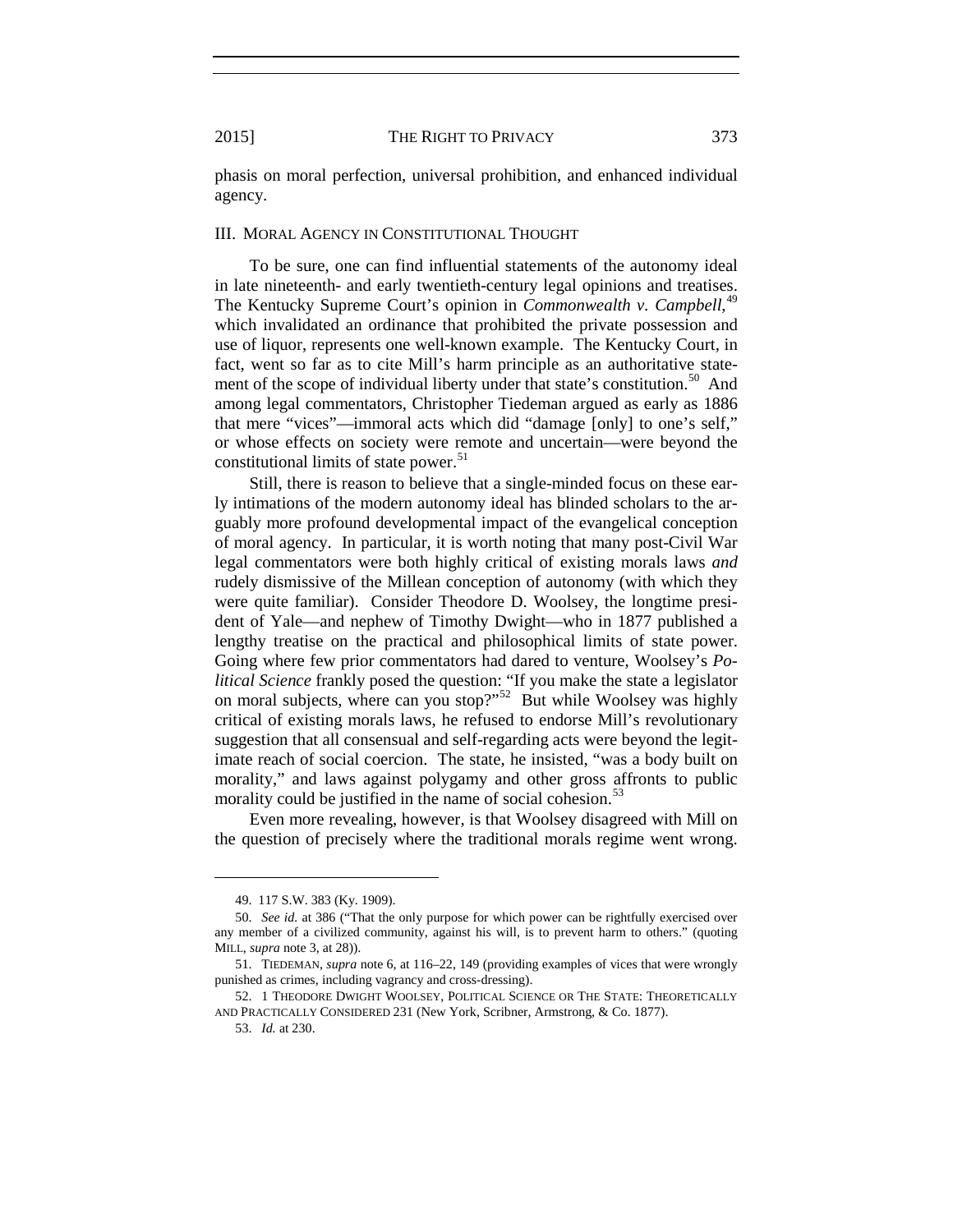Where Mill favored greater moral autonomy on the grounds that it would foster "individuality" and "experiments in living," Woolsey advocated legal reform for the very different reason that he hoped to cultivate a deeper, more genuine adherence to conventional religious and moral precepts.<sup>54</sup> On this basis, he argued for reforms, such as allowing women to take legal action against the saloons that served their alcoholic husbands, that would shift some degree of moral agency from the heads of households to wives and dependents.<sup>[55](#page-13-1)</sup> He also attacked the double standard in prostitution enforcement on the grounds that it was both unfair to female prostitutes and obviously ineffective in curbing male demand.<sup>[56](#page-13-2)</sup> One might say, then, that Woolsey accepted one of Mill's central complaints with respect to the traditional morals regime—that it was a net negative in terms of social utility but drew from this the polar opposite policy conclusion: not that society should abandon the attempt to police "private" vice, but that it should adopt reforms that would bring about an even closer correspondence of law and morality.

Even Tiedeman, whose distinction between crime and vice appears to have been modeled on Mill's harm principle, included in his list of "crimes" a number of acts, such as blasphemy and polygamy, that did not violate the rights of any particular individual, but rather offended "the sensibility of the public" or were "destructive of public morals."[57](#page-13-3) In fact, it is at least arguable that Tiedeman's main complaint about the traditional moral order was not that it aimed to impose a uniform moral code on American society, but rather, that its *methods* were crude and inefficient. They subjected individuals to arbitrary authority, and for reasons that contributed little to the ultimate end of cultivating a moral citizenry. For example, the enormous discretion that vaguely drafted vagrancy laws conferred upon local officials meant that almost anyone could, in theory, be charged with a morals offense. What was worse, status-based crimes foreclosed the possibility of reform. Such laws reversed the presumption of innocence, requiring those charged to prove that they were *not* prostitutes or idlers, with evidence of past misconduct essentially dispositive.<sup>[58](#page-13-4)</sup>

<span id="page-13-0"></span><sup>54.</sup> *Id.* at 10–11 (noting that without a considerable degree of "free action" citizens "could not attain to any high moral elevation").

<span id="page-13-1"></span><sup>55.</sup> 2 THEODORE DWIGHT WOOLSEY, POLITICAL SCIENCE OR THE STATE: THEORETICALLY AND PRACTICALLY CONSIDERED 430 (New York, Scribner, Armstrong & Co. 1878) [hereinafter 2 WOOLSEY, POLITICAL SCIENCE OR THE STATE] Although he stopped far short of advocating full gender equality within the home, Woolsey attacked the conventional definitions of adultery and fornication, which defined these crimes in terms of the marital status of the woman; both partners, he insisted, should be held equally accountable for breaches of the marriage covenant. WOOLSEY, *supra* note 52, at 100.

<span id="page-13-2"></span><sup>56.</sup> 2 WOOLSEY, POLITICAL SCIENCE OR THE STATE, *supra* note 55, at 426.

<sup>57.</sup> TIEDEMAN, *supra* note [6,](#page-2-9) at 151, 169, 172, 302.

<span id="page-13-4"></span><span id="page-13-3"></span><sup>58.</sup> *Id*. at 120–21.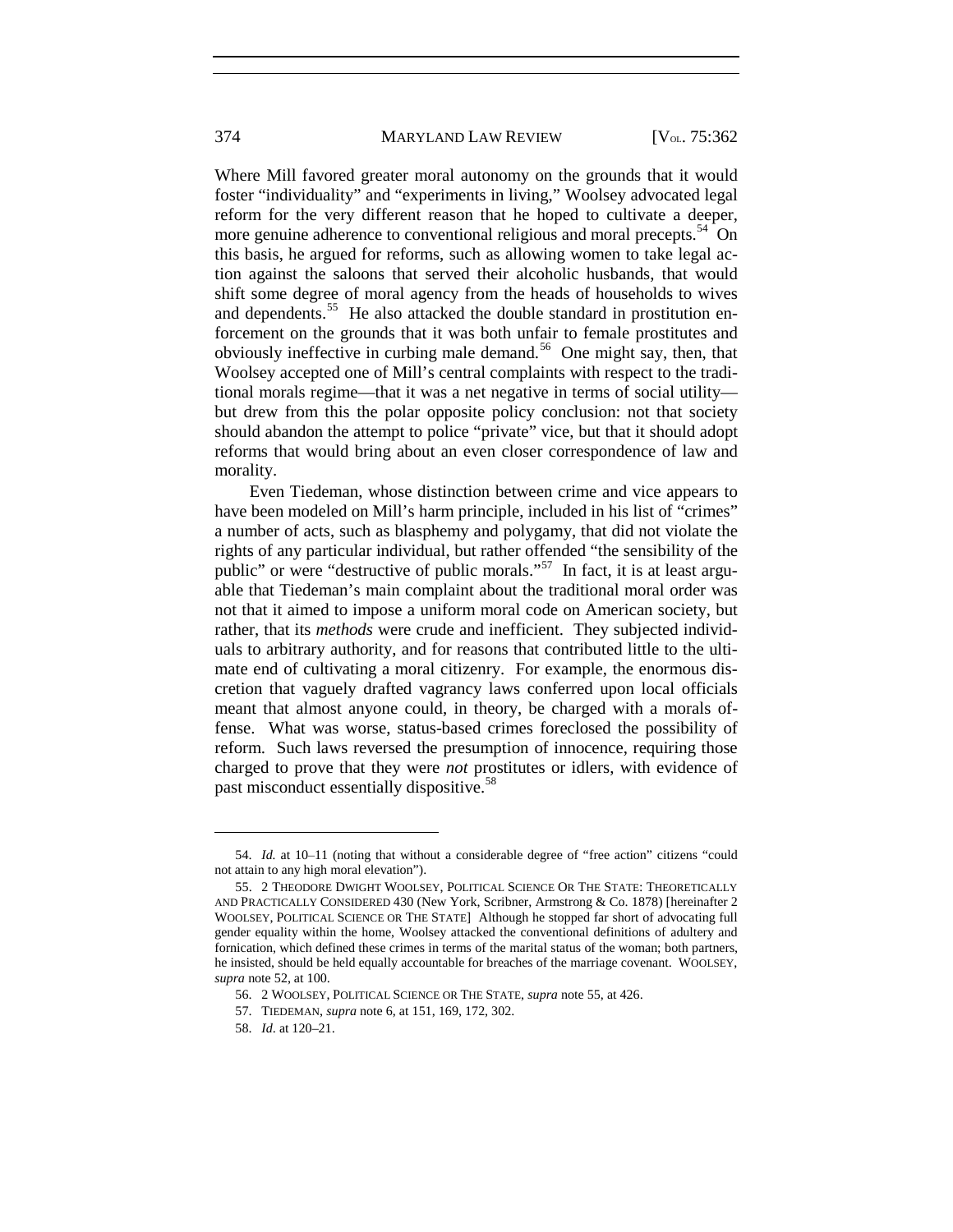Turning to the case law, one can see the impact of the moral agency idea in two lines of state appellate decisions in which judges set aside traditional morals laws, not because they impinged upon an inviolable sphere of private liberty, but rather because they interfered with efforts to cultivate a deeper adherence to evangelical moral precepts. The first line of decisions involves state laws and ordinances banning women from saloons and other drinking establishments. Such ordinances were common in the nineteenth

century and reflected the law's generally paternalistic attitude towards women.<sup>59</sup> Still, from the late 1860s to the early 1900s, state appellate courts heard a number of constitutional challenges, some framed in the language of due process, others in the language of personal liberty, and still others in the language of equal protection. And although most of these challenges failed, some succeeded—and for reasons that are directly pertinent to the present analysis.

Consider *State v. Nelson*, [60](#page-14-1) an Idaho case involving a saloon owner who was convicted of violating a Boise ordinance that made it a crime to "permit females to enter" or "remain in" a drinking establishment. On appeal, defendant's counsel pressed all three lines of argument described above. But the Idaho Supreme Court, while agreeing that the ordinance was unconstitutional, did not fault the city for its paternalistic attitude towards women, nor for the facially discriminatory nature of the ordinance; in fact, it declared it the "duty" of city officials to prohibit "immoral women from frequenting [drinking] places."<sup>[61](#page-14-2)</sup> The chief problem with the ordinance was, rather, that its broad language made no reference to the *purpose*  of a woman's visit. Under the ordinance, any woman who set foot in a drinking establishment, regardless of her reasons for doing so, was liable to arrest. This meant that an "orderly, well-behaved woman" who ventured into a saloon "in search of a recreant husband or a wayward son" was as liable to punishment as the "immoral woman" who went there "for the purpose of drinking, engaging in games, [or] soliciting trade."[62](#page-14-3) That the ordinance was unreasonable, then, followed from the fact that in at least some cases it would work against its stated purposes. The effect of barring *all* women from saloons would be to allow men to escape the influence of the very citizens—their wives and mothers—who were most directly interested in preventing breaches of morality.

*Nelson* marks an important turning point in that the court refused to accept that laws confining women to the private sphere of the home were

<span id="page-14-3"></span><span id="page-14-2"></span><span id="page-14-1"></span><span id="page-14-0"></span><sup>59.</sup> JULIE NOVKOV, CONSTITUTING WORKERS, PROTECTING WOMEN: GENDER, LAW, AND LABOR IN THE PROGRESSIVE ERA AND NEW DEAL YEARS 113–17 (2001) (discussing the gendered logic of laws that barred women from working in saloons).

<sup>60.</sup> 79 P. 79 (Idaho 1905).

<sup>61.</sup> *Id.* at 82.

<sup>62.</sup> *Id.*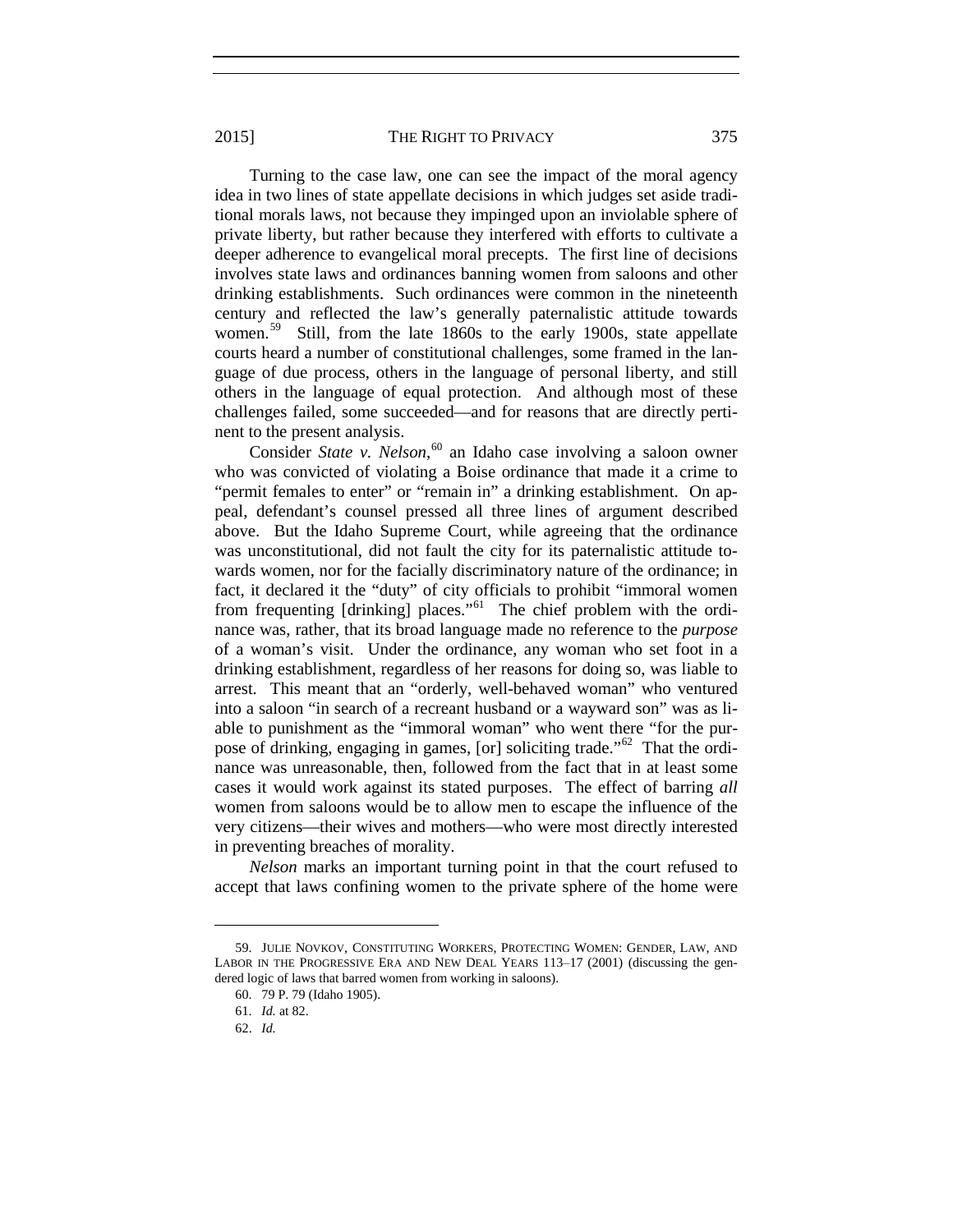#### 376 MARYLAND LAW REVIEW [V<sub>OL.</sub> 75:362]

*necessarily* related to the protection of public morality, or that the maintenance of the hierarchical family structure was always a worthy end in itself, irrespective of its immediate moral effects. It is also important to remember that the court's concerns about the moral effects of the Boise ordinance were not purely hypothetical. The decision came, as we have already seen, at the end of a forty-year period of intense activism on the part of evangelical women opposed to the liquor traffic. Many of the foot soldiers of the Women's Crusade, who had dared to invade the all-male province of the saloon, had spent time in jail as a result. And only four years before the *Nelson* decision, Carry A. Nation had rocketed to national stardom following a spectacular string of saloon-smashing episodes, for which she, too, had spent considerable time in jail. $63$ 

Whether the members of the Idaho court supported these unconventional efforts to rein in vice is difficult to determine. But the notion that women were uniquely well suited to the task of civilizing male relatives and closing down saloons and other immoral haunts was, by the turn of the century, widely accepted by male Protestant elites. $64$  In any event, a consensus soon developed in the state courts concerning laws that regulated the presence of women in drinking establishments: ordinances that were narrowly targeted at women who worked, loitered, or drank in saloons were "reasonable" regulations of public morality, but ordinances that were so loosely drawn as to restrict the liberties of morally upstanding women were "unrea-sonable" and therefore unconstitutional.<sup>[65](#page-15-2)</sup>

The idea of moral agency also figures prominently in a related line of decisions in which laws that criminalized mere "association" with immoral persons were struck down as "unreasonable" police regulations. In *City of*  Watertown v. Christnacht,<sup>[66](#page-15-3)</sup> for example, the South Dakota Supreme Court invalidated an ordinance that imposed a fine and jail time upon any "male person" who was found to be "associating" with a "known or reputed" prostitute.<sup>67</sup> The court reasoned that the ordinance was in conflict with a state constitutional provision that protected citizens' "inherent rights" of "enjoying  $\ldots$  life and liberty  $\ldots$  and the pursuit of happiness."<sup>[68](#page-15-5)</sup> But it was not the liberty of reputed prostitutes or their male customers that concerned the

<sup>63.</sup> FRAN GRACE, CARRY A. NATION: RETELLING THE LIFE 2, 152–55, 192, 194, 200 (2001).

<span id="page-15-1"></span><span id="page-15-0"></span><sup>64.</sup> *See* REBECCA EDWARDS, ANGELS IN THE MACHINERY: GENDER IN AMERICAN PARTY POLITICS FROM THE CIVIL WAR TO THE PROGRESSIVE ERA (1997).

<span id="page-15-4"></span><span id="page-15-3"></span><span id="page-15-2"></span><sup>65.</sup> For a second opinion striking down an ordinance as an affront to the rights of morally upstanding women, see Gastenau v. Commonwealth, 56 S.W. 705 (Ky. 1900). Decisions that upheld similar ordinances, while distinguishing them from the ones invalidated in *Nelson* and *Gastenau*, include Adams v. Cronin, 69 P. 590, 594 (Colo. 1902) and State v. Baker, 92 P. 1076, 1078 (Or. 1907).

<sup>66.</sup> 164 N.W. 62 (S.D. 1917).

<sup>67.</sup> *Id.* at 62.

<span id="page-15-5"></span><sup>68.</sup> S.D. CONST. art. VI, § 1 (1917).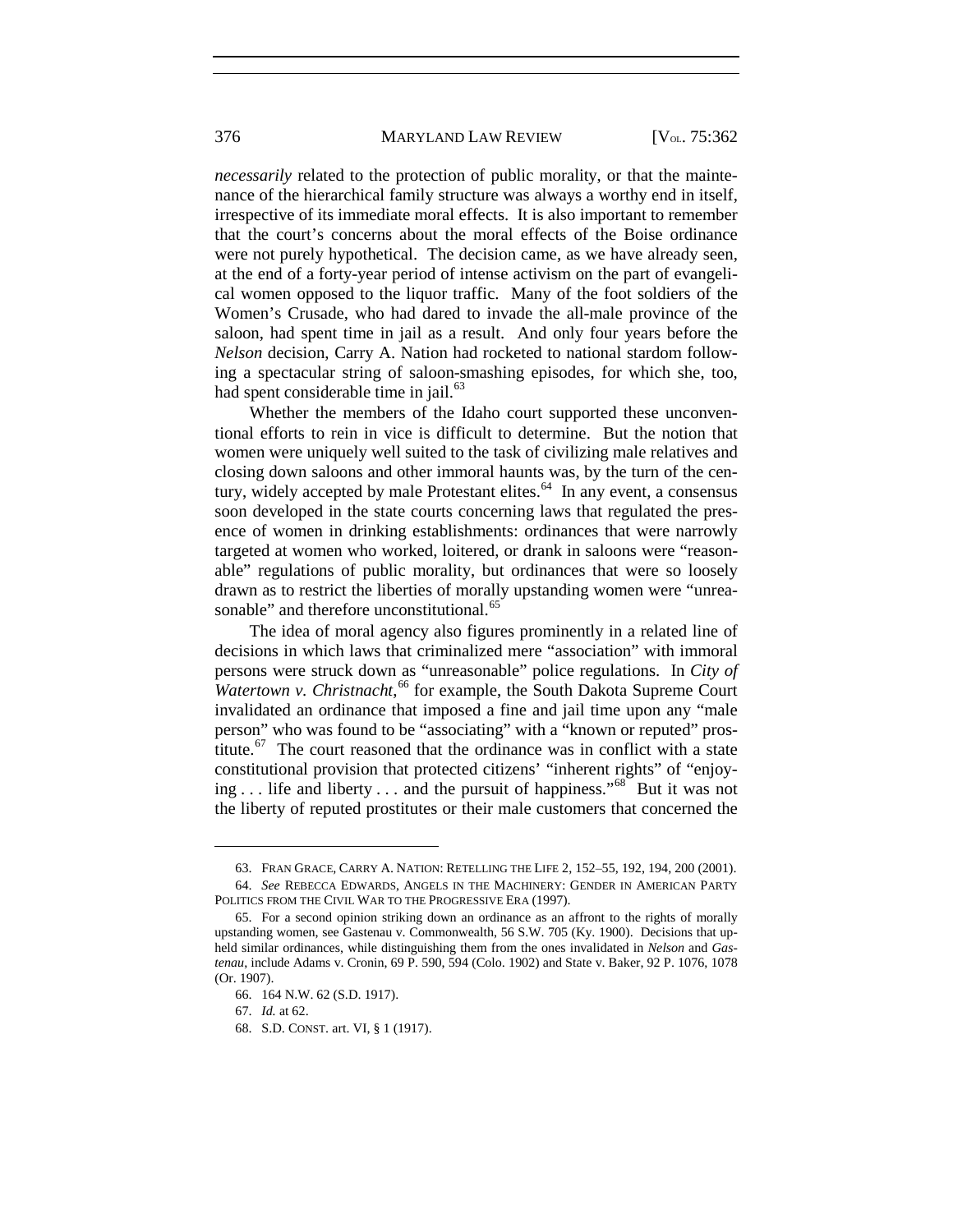court. Rather, it was the liberty of ministers and other morally upstanding citizens who might undertake to rescue and reform the town's prostitutes. "To sustain the validity of the . . . ordinance," the court warned, would be to "prevent personal effort on the part of male citizens to uplift and ameliorate the condition of fallen women. Ministers of the gospel, physicians, nurses, welfare workers—all would be subject to . . . the pains and penalties of the ordinance."<sup>[69](#page-16-0)</sup>

A law that barred *all* men from associating with known prostitutes was unreasonable, then, in the sense that it worked *against* the state's purported goal of cultivating a moral citizenry. To be sure, the court acknowledged that the discretionary authority of police officers and prosecutors would, in most cases, leave ministers and welfare workers free to do their work. But this was irrelevant to the constitutional inquiry, since "the constitutionality of a law" was "determined, not alone by what has been done, but by what may be done, under its provisions."<sup>[70](#page-16-1)</sup>

As these decisions make clear, the notion of "reasonableness" often functioned as a proxy for moral agency. In many late nineteenth- and early twentieth-century cases, police regulations were deemed unreasonable, not because they were overly restrictive of personal liberty in the abstract, but because they were overly restrictive of the personal liberty of *morally upstanding citizens*—that is, citizens who were acting in accordance with the norms of white, middle-class, Protestant society. In these decisions we see clearly the impact of a neglected third strand of American legal/constitutional thought—a strand that rejects both the logic of the wellordered society, with its emphasis on local discretion and hierarchy, *and* the logic of Millean autonomy.

<sup>69.</sup> *Christnacht*, 164 N.W. at 62.

<span id="page-16-1"></span><span id="page-16-0"></span><sup>70.</sup> *Id.* For similar decisions striking down "unreasonable" morals laws, see *In Re* Ah Jow, 29 F. 181, 182 (C.C.D. Cal. 1886) (noting that an ordinance criminalizing an individual's mere presence in an opium den would prevent upstanding citizens from "transact[ing] . . . legitimate business" and carrying out "the ordinary and proper purposes of life"); Hechinger v. City of Maysville*,* 57 S.W. 619 (Ky. 1900) (invalidating an ordinance that barred women from associating with known prostitutes, while permitting male relatives to do so); City of Grand Rapids v. Newton, 69 N.W. 84, 85 (Mich. 1896) (noting that an ordinance punishing business owners who permitted "disorderly" persons to congregate in their establishments would "render subject to its provisions those maintaining a reformatory home for inebriates or prostitutes"); Pinkerton v. Verberg, 44 N.W. 579, 583 (Mich. 1889) (striking down a vaguely worded vagrancy ordinance that threatened to place "even the most respectable lady in the land under the surveillance of policemen" and to impugn "the character and reputation of the most virtuous woman"); City of San Antonio v. Salvation Army, 127 S.W. 860, 863 (Tex. Civ. App. 1910), *writ refused* (overturning an ordinance blocking the construction of a home for reformed prostitutes in part on the grounds that it was "not the policy of the law to throw obstacles in the path of reformation").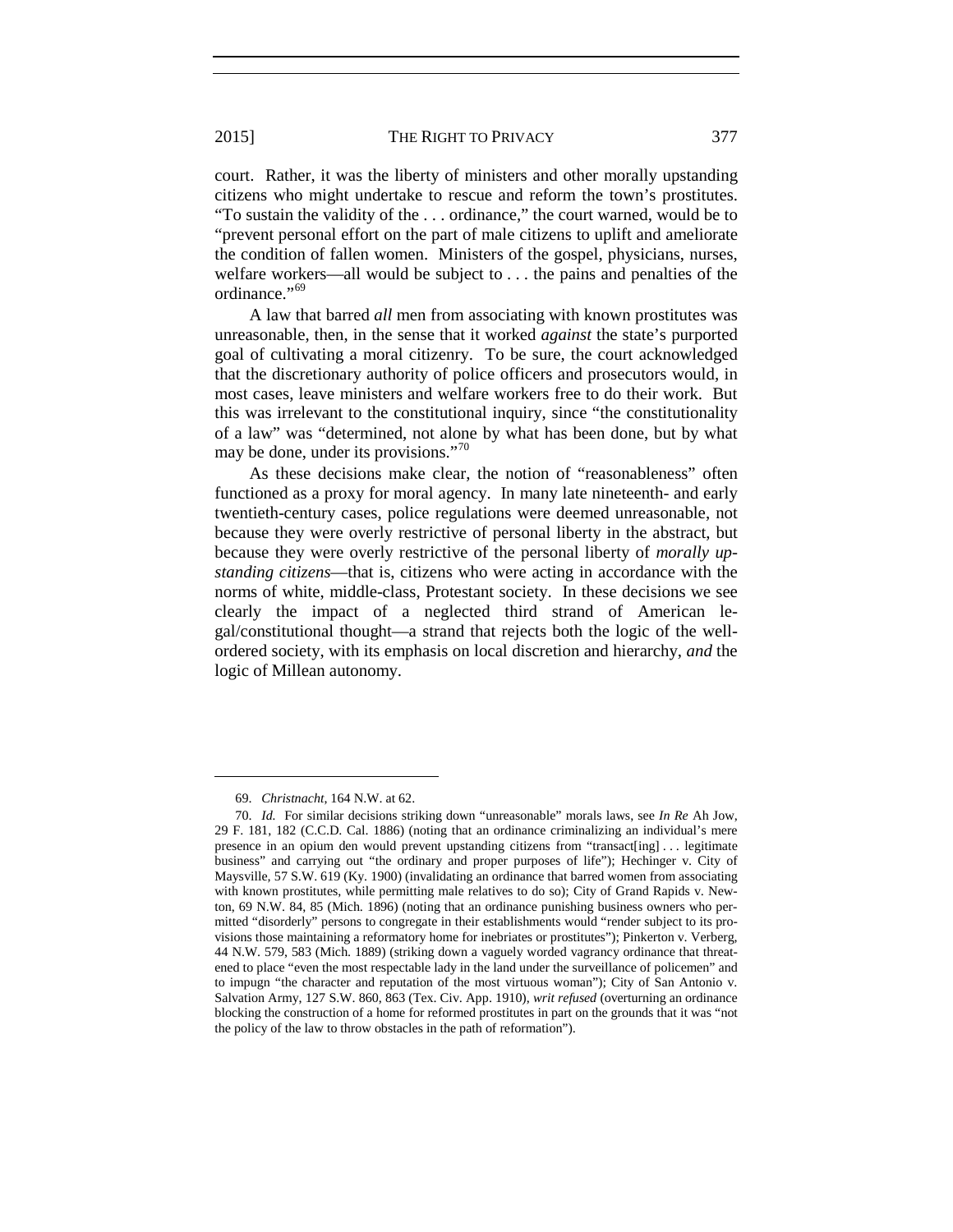#### IV. BEYOND COMSTOCKERY: "THAT TRADITION IS A LIVING THING"

The assault on the so-called Comstock Laws began in the early decades of the twentieth century, when birth control advocates, civil libertarians, and some medical professionals began to question the wisdom (and constitutionality) of making criminals out of those who sought to disseminate contraceptives and sexually themed literature.<sup>71</sup> As is usually the case in reform movements, the enemies of "Comstockery" attacked the existing order from a variety of angles, and, indeed, the ideal of sexual autonomy played a key role in their efforts.<sup>72</sup> Still, it seems clear that the logic of moral agency was, more often than not, at the heart of the landmark judicial rulings that ultimately dismantled the post-Civil War morals regime. In a great many cases, the censors were enjoined, not because they were preventing Americans from living out their own unique beliefs concerning contraception and sex, but because they were interfering with what judges considered to be well-intentioned, if unconventional, efforts to promote public morality.

The Second Circuit's landmark obscenity ruling in *United States v. Dennett*[73](#page-17-2) offers a striking example of how the logic of moral agency could be turned against the very laws it had once helped to justify. The case began when the sex educator and birth control advocate Mary Ware Dennett was convicted under the federal Comstock Law of sending an obscene publication—an educational pamphlet entitled "The Sex Side of Life"—through the U.S. mail. Dennett's conviction generated an enormous amount of media attention—almost all of it critical of the jury's finding that Dennett's pamphlet fit the statutory definition of "obscenity."<sup>[74](#page-17-3)</sup> Most of the criticism focused on two specific aspects of the case. First, commentators noted that "The Sex Side of Life" had received endorsements from a range of state and local public health agencies, as well as from private religious organizations. Even the YMCA, the group that had led the charge for anti-obscenity laws in the 1870s, sold Ware's pamphlet through its bookstores. To label as "obscene" a tract that was in widespread use among respectable society seemed, to many commentators, patently absurd.<sup>[75](#page-17-4)</sup> Second, commentators

<span id="page-17-0"></span><sup>71.</sup> *See generally*, GARROW, *supra* not[e 4](#page-1-6) (providing an overview of early legal challenges to state contraception and abortion regulations).

<span id="page-17-1"></span><sup>72.</sup> *See* Laura Weinrib, *The Sex Side of Civil Liberties:* United States v. Dennett *and the Changing Face of Free Speech* (Univ. of Chicago Pub. Law & Legal Theory Working Paper No. 385, 2012).

<sup>73.</sup> 39 F.2d 564 (2d Cir. 1930).

<span id="page-17-3"></span><span id="page-17-2"></span><sup>74.</sup> John M. Craig, *"The Sex Side of Life": The Obscenity Case of Mary Ware Dennett*, *in* 15 FRONTIERS: A JOURNAL OF WOMEN STUDIES 145, 151–52 (1995).

<span id="page-17-4"></span><sup>75.</sup> In addition to the YMCA and the YWCA, the nation's largest Protestant ecumenical organization, the Federal Council of Churches, publicly condemned Dennett's conviction. CONSTANCE M. CHEN, "THE SEX SIDE OF LIFE": MARY WARE DENNETT'S PIONEERING BATTLE FOR BIRTH CONTROL AND SEX EDUCATION 299 (1996).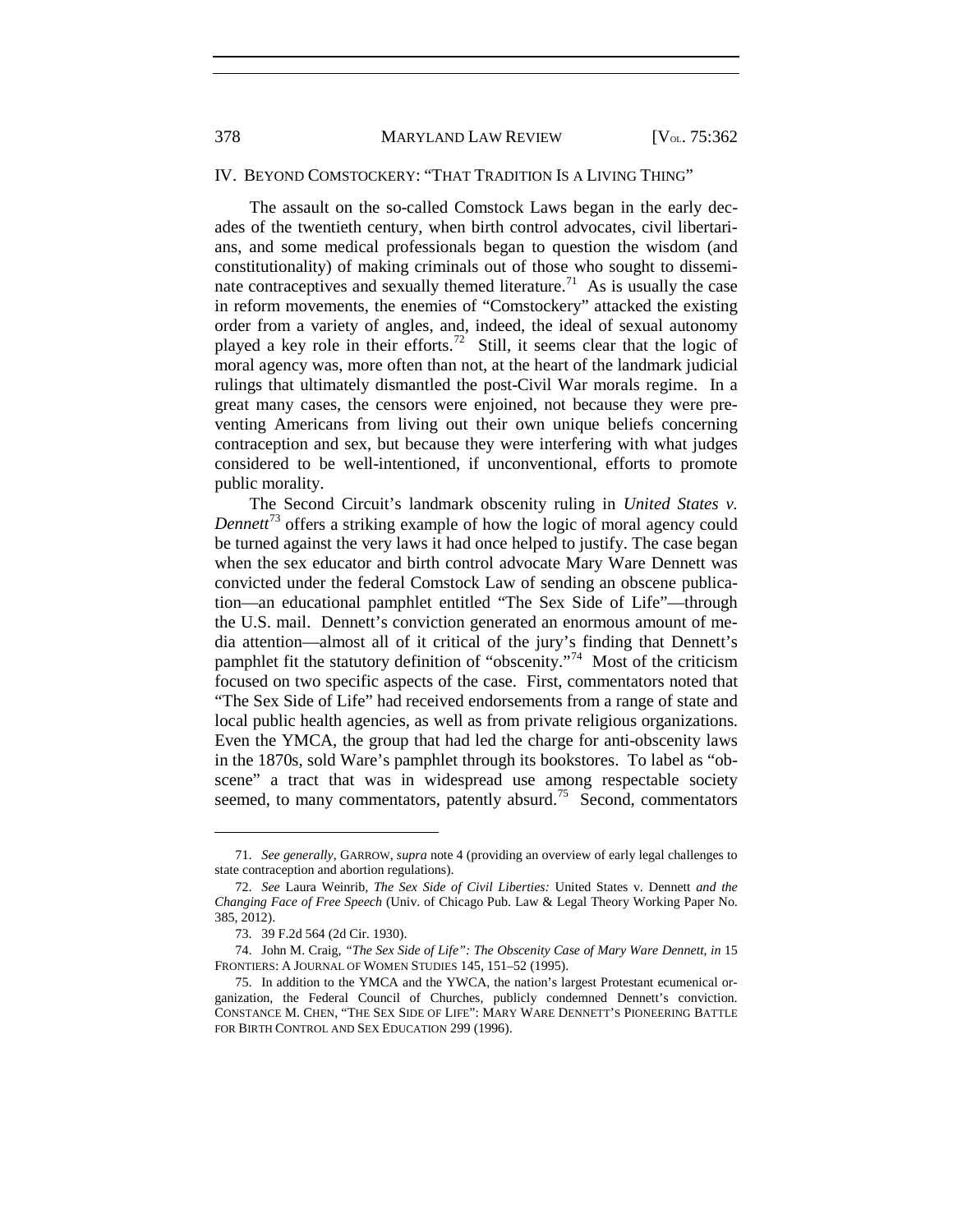viewed Dennett's conviction as evidence that enforcement of the federal obscenity law was an arbitrary and even vindictive business. To many, it seemed likely that federal officials had taken advantage of the law's vague wording to punish Dennett for her public attacks on the Postal Service's policies with respect to contraception and sexually themed material.<sup>[76](#page-18-0)</sup>

On appeal, Judge Augustus Hand ruled that "The Sex Side of Life" did not, in fact, fall within the statutory definition of obscenity.<sup>77</sup> Judge Hand's opinion, which pioneered the idea that a potentially obscene work should be evaluated in terms of its dominant theme, broke with the more restrictive "Hicklin Test," thus paving the way for a line of decisions that vastly expanded Americans' access to sexually themed art and literature.<sup>78</sup> For present purposes, however, the more salient point is that Judge Hand's opinion closely tracked the logic of evangelical moral agency. Although he did not dispute the federal government's power to criminalize the dissemination of obscene material, Judge Hand insisted on interpreting the term "obscenity" in light of contemporary public opinion. It was true that, under the "old theory" of Comstock's day, Americans had believed that education "about sex matters should be left to chance" and cloaked in "mystery and reticence."[79](#page-18-3) But by 1930, most Americans no longer regarded educational tracts "fairly . . . calculated to aid parents in the instruction of their children in sex matters" as beyond the pale.<sup>80</sup> In case empirical evidence of this shift was needed, Justice Hand cited the recent publication, by the U.S. Public Health Service, of a pamphlet entitled "Sex Education"—a development that would have been unimaginable under the "old theory."<sup>[81](#page-18-5)</sup>

It was also clear, at least to Judge Hand, that suppressing a soberly worded educational pamphlet was unreasonable, in the sense that it contributed nothing to the "general objects aimed at" by the statute. $82$  Indeed, if the statute's purpose had been to curb illicit sexual desires, then the effects of suppressing "The Sex Side of Life" could only be described as perverse. In the absence of "intelligent and high-minded sources" of information, children would be left to "grope about in mystery and morbid curiosity . . . secur[ing] such information, as they may be able to obtain, from illinformed and . . . foul-mouthed companions."<sup>83</sup> The "direct aim and net result" of Dennett's pamphlet, then, was not to "arouse sex impulses," but ra-

<span id="page-18-0"></span><sup>76.</sup> H.L. Mencken, *The Smut-Snufflers*, *in* 20 THE AMERICAN MERCURY 253–54 (1930).

<sup>77.</sup> *See Dennett*, 39 F.2d at 569.

<span id="page-18-2"></span><span id="page-18-1"></span><sup>78.</sup> *Id.* at 568.

<span id="page-18-3"></span><sup>79.</sup> *Id.*

<span id="page-18-4"></span><sup>80.</sup> *Id.*

<span id="page-18-6"></span><span id="page-18-5"></span><sup>81.</sup> *Id.*

<sup>82.</sup> *Id.* at 569.

<span id="page-18-7"></span><sup>83.</sup> *Id.* at 568.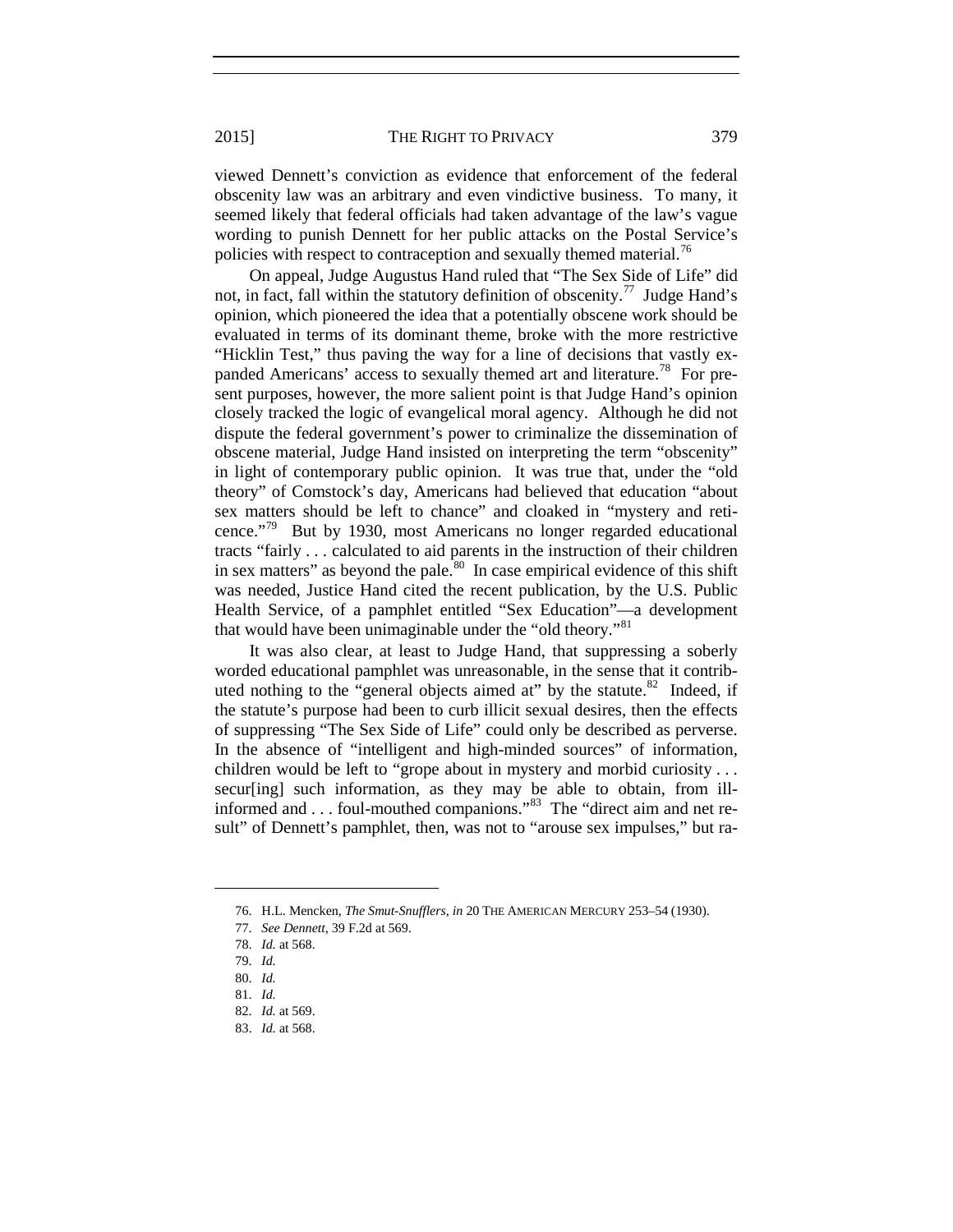ther to promote the type of "understanding and self-control" that were es-sential to the cultivation of a moral citizenry.<sup>[84](#page-19-0)</sup>

Given that *Dennett* and its progeny are typically classified as speech cases, one may wonder what connects them to the Supreme Court's landmark sexual privacy rulings of the 1960s and 1970s. The answer is that *Dennett*—the case that struck the first significant blow against a federal Comstock Law—established a template that could be used to challenge the entire complex of state and federal Comstock Laws. If the content of public morality was to be derived from contemporary public opinion, and if morals laws were not to be enforced in ways that unreasonably worked against the state's purported objective of cultivating a moral citizenry, then a law that denied married couples access to contraception was every bit as vulnerable to these objections as a law criminalizing the mailing of an educational pamphlet.

Indeed, although most of the scholarly commentary on *Poe v. Ullman*<sup>[85](#page-19-1)</sup> and *Griswold v. Connecticut*<sup>[86](#page-19-2)</sup> has focused on the Justices' competing theories of substantive due process, it is worth noting that both Justice Harlan's influential dissent in *Poe* and Justice Douglas's majority opinion in *Griswold* followed the basic contours of Judge Hand's *Dennett*  opinion. In *Poe*, after explicitly affirming the state's right to regulate at least some "consensual" sexual behavior, Justice Harlan concluded that Connecticut's contraception ban was nonetheless unconstitutional.<sup>87</sup> The problem, as in *Dennett*, was that the state had employed an overly broad means (a complete ban on the *use* of contraception) that lacked the backing of—and, indeed, flew in the face of—a public consensus that viewed contraceptive use as positively beneficial, at least within the context of marriage. To be sure, judges were to be guided by "tradition" when considering whether particular acts were constitutionally protected under the Due Process Clause. But the tradition in question was "a living thing."<sup>88</sup> It reflected the current "balance struck by this country" between "liberty and the demands of organized society," "having regard to what history teaches are the traditions from which it developed *as well as the traditions from which it broke*."<sup>89</sup> Viewed in this light, the underlying assumption of "the socalled Comstock Law"—that the use of contraceptives by married couples posed a threat to public morals—could only be regarded as a relic of a "by-gone day."<sup>[90](#page-19-6)</sup>

<span id="page-19-4"></span><span id="page-19-3"></span><span id="page-19-2"></span><span id="page-19-1"></span><span id="page-19-0"></span> $\overline{a}$ 

<span id="page-19-6"></span>90. *Id.* at 546 n.12.

<sup>84.</sup> *Id.* at 569.

<sup>85.</sup> 367 U.S. 497 (1961).

<sup>86.</sup> 381 U.S. 479 (1965).

<sup>87.</sup> 367 U.S. at 546–67 (Harlan, J., dissenting).

<sup>88.</sup> *Id.* at 542.

<span id="page-19-5"></span><sup>89.</sup> *Id*. (emphasis added).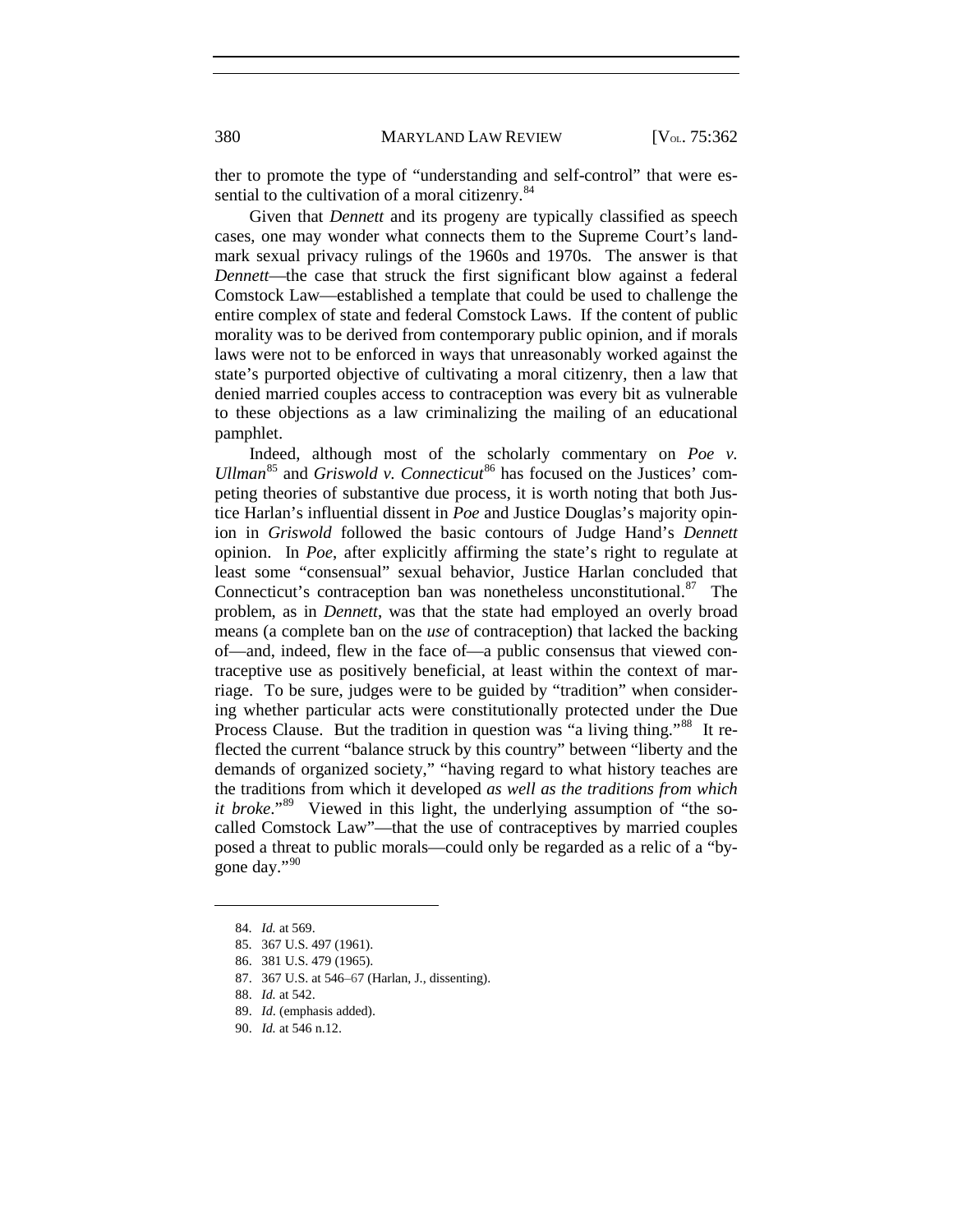But Justice Harlan, following Judge Hand, also identified a second flaw in the Connecticut statute: its real-world effects were in conflict with the state's purported aim of curbing extramarital sexual conduct and its associated social harms. To be sure, Justice Harlan agreed that the states should make every effort to "foster[] and protect[]" the institution of mar-riage.<sup>[91](#page-20-0)</sup> But the institution of marriage presupposed a considerable degree of autonomy on the part of those who embraced it, and it was unlikely to flourish where "the whole machinery of the criminal law" was inserted "into the very heart of marital privacy, requiring husband and wife to render account before a criminal tribunal of their uses of that intimacy."[92](#page-20-1) Simply put, a law that would have the practical effect of eviscerating an institution could not reasonably be described as protecting or fostering that same institution.

It is worth noting that Justice Douglas, in a separate *Poe* dissent, did attack the Connecticut law on explicitly Millean grounds, citing *On Liberty* on the dangers of permitting "intolerant groups" to stifle "experimentation" in the realms of sex and contraception.<sup>[93](#page-20-2)</sup> And yet, four years later, when he found himself in the position of authoring an opinion striking down Connecticut's contraception ban, Justice Douglas conspicuously eschewed the Millean justification on which he had so recently relied. Instead of faulting Connecticut for imposing a uniform moral code on the state's citizens, Justice Douglas's *Griswold* opinion objected only to the fact that the regulatory means employed by the state "swe[pt] unnecessarily broadly."<sup>[94](#page-20-3)</sup> Echoing Justice Harlan's *Poe* dissent, he pointed out that enforcement of the contraception ban would exert "a maximum destructive impact upon" the very in-stitution that the state was ostensibly attempting to protect.<sup>[95](#page-20-4)</sup> In short, Connecticut's decision to deny married couples access to contraception, like the federal government's earlier suppression of a high-minded educational tract, was not only out of step with contemporary opinion but also impossi-

<sup>91.</sup> *Id.* at 553.

<sup>92.</sup> *Id.* 

<span id="page-20-2"></span><span id="page-20-1"></span><span id="page-20-0"></span><sup>93.</sup> *Id.* at 514, 518 (Douglas, J., dissenting). Indeed, Douglas went so far as to declare that "free society need[ed] room for vast experimentation" with respect to matters of sex and contraception. Any attempt to "stop experimentation," he warned, would prevent the development of "new insights" into the human condition and "deprive society of needed versatility." *Id.* at 518.

<sup>94.</sup> Griswold v. Connecticut, 381 U.S. 479, 485 (1965).

<span id="page-20-4"></span><span id="page-20-3"></span><sup>95.</sup> *Id.* The three concurring opinions in *Griswold* employed a similar logic. Justice Harlan referred readers to his *Poe* dissent. *Id.* at 500 (Harlan, J., concurring). Justice Goldberg, while affirming that the constitutionality of criminal laws targeting adultery and fornication was "beyond doubt," nonetheless found that the contraception ban "swe[pt] unnecessarily broadly, reaching far beyond the evil sought to be dealt with and intruding upon the privacy of all married couples." *Id.* at 498 (Goldberg, J., concurring). Finally, Justice White deemed it "purely fanciful" to believe that "the ban on use by married persons in any way prevents use of such devices by persons engaging in illicit sexual relations and thereby contributes to the State's policy against such relationships." *Id.* at 506 (White, J., concurring).